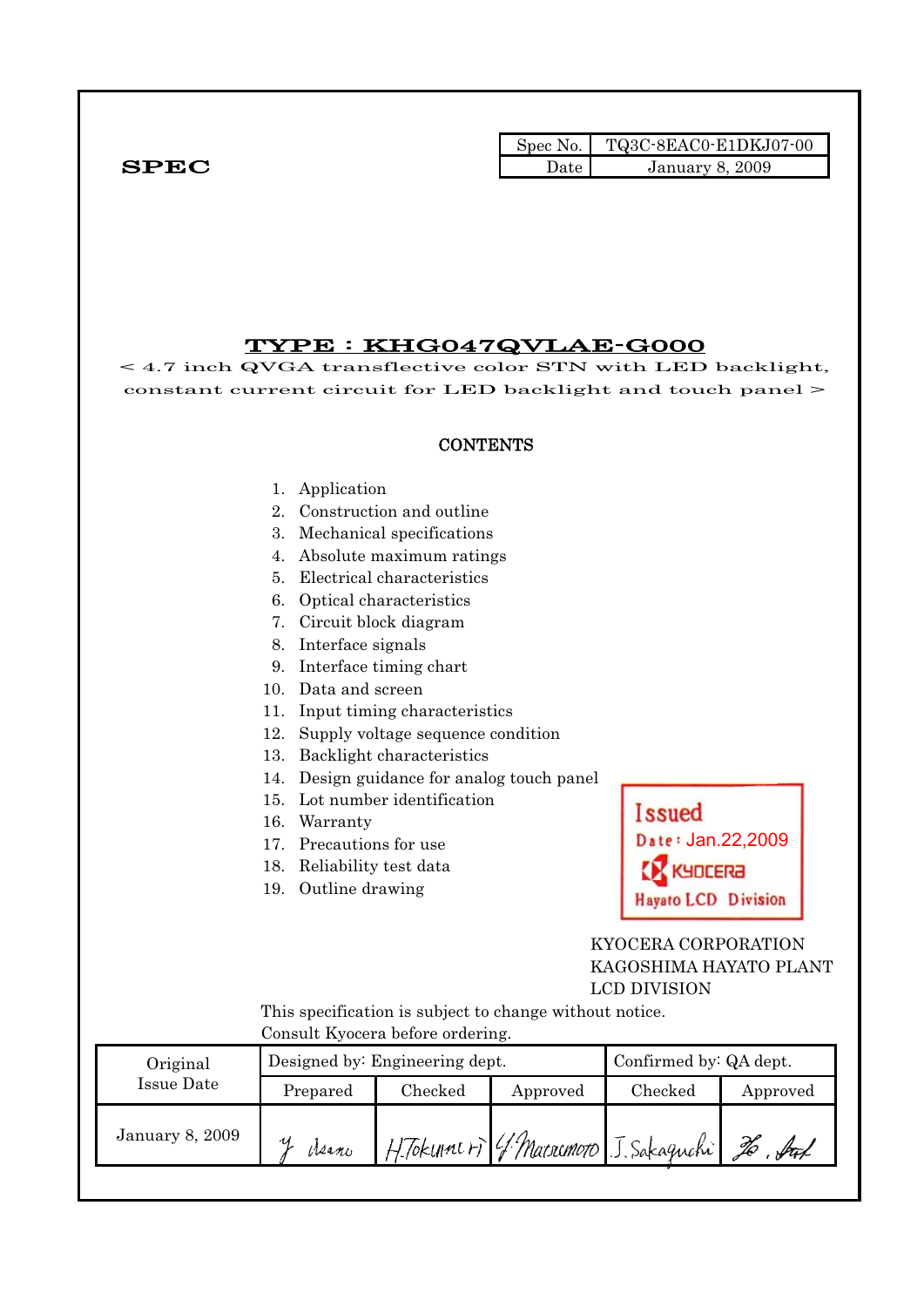| Spec No.              | Part No.         | Page                     |
|-----------------------|------------------|--------------------------|
| TQ3C-8EAC0-E1DKJ07-00 | KHG047QVLAE-G000 | $\overline{\phantom{a}}$ |

# Warning

- 1. This Kyocera LCD module has been specifically designed for use only in electronic devices and industrial machines in the area of audio control, office automation, industrial control, home appliances, etc. The module should not be used in applications where the highest level of safety and reliability are required and module failure or malfunction of such module results in physical harm or loss of life, as well as enormous damage or loss. Such fields of applications include, without limitation, medical, aerospace, communications infrastructure, atomic energy control. Kyocera expressly disclaims any and all liability resulting in any way to the use of the module in such applications.
- 2. Customer agrees to indemnify, defend and hold Kyocera harmless from and against any and all actions, claims, damages, liabilities, awards, costs, and expenses, including legal expenses, resulting from or arising out of Customer's use, or sale for use, or Kyocera modules in applications.

# Caution

1. Kyocera shall have the right, which Customer hereby acknowledges, to immediately scrap or destroy tooling for Kyocera modules for which no Purchase Orders have been received from the Customer in a two-year period.

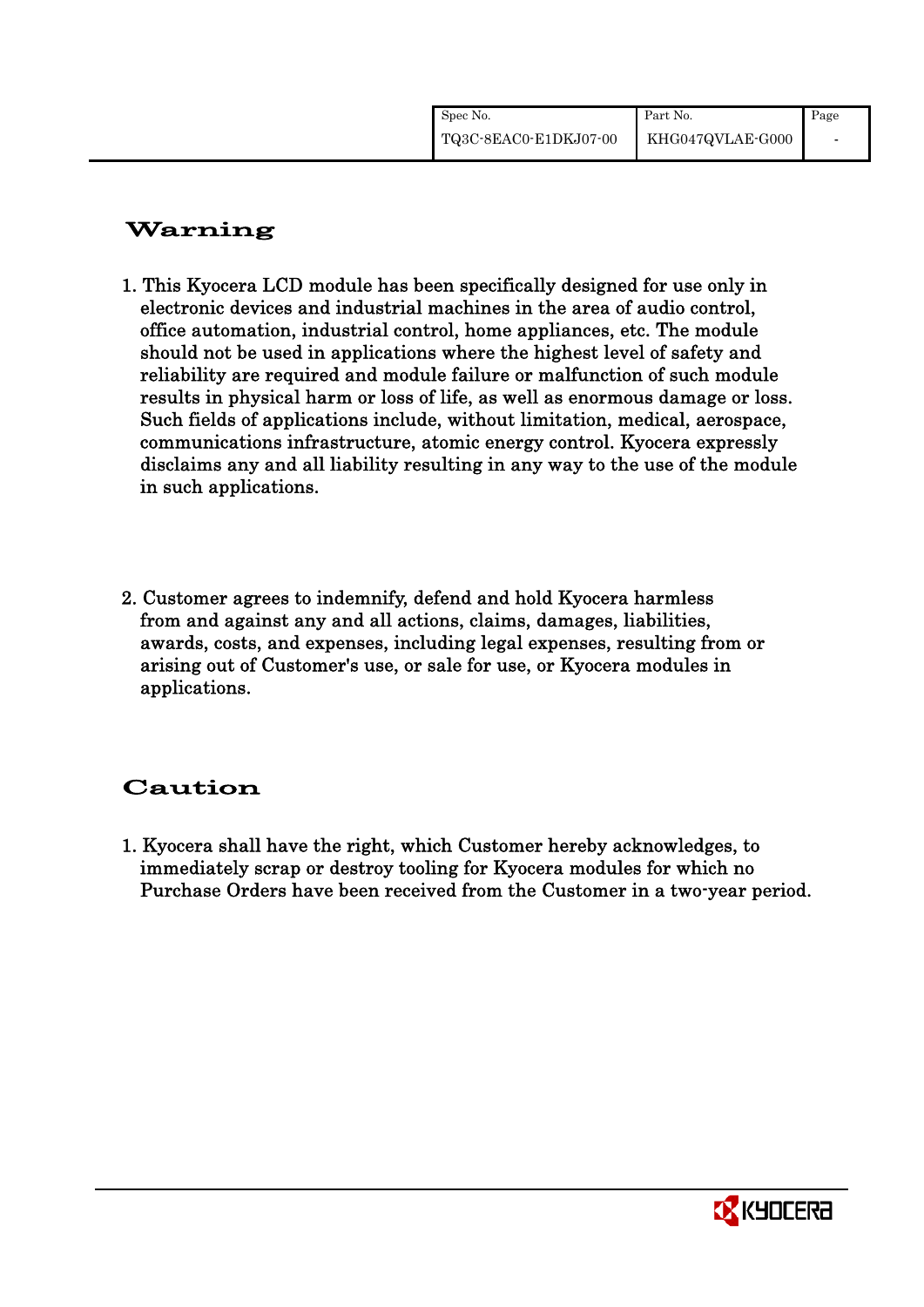|                  |                                 |      |          | ${\rm Spec}$ No.        |                                                    | $\operatorname{Part}$ No. |                               | Page |
|------------------|---------------------------------|------|----------|-------------------------|----------------------------------------------------|---------------------------|-------------------------------|------|
|                  |                                 |      |          |                         | ${\bf TQ3C\text{-}SEAC0\text{-}E1DKJ07\text{-}00}$ |                           | $\rm KHG047QVLAE\mbox{-}G000$ |      |
|                  |                                 |      |          |                         | Revision record                                    |                           |                               |      |
|                  | Designed by : Engineering dept. |      |          | Confirmed by : QA dept. |                                                    |                           |                               |      |
|                  | $\rm{Date}$                     |      | Prepared | ${\it Checked}$         | Approved                                           | $\rm Checked$<br>Approved |                               |      |
|                  |                                 |      |          |                         |                                                    |                           |                               |      |
|                  |                                 |      |          |                         |                                                    |                           |                               |      |
| ${\rm Rev. No.}$ | $\rm{Date}$                     | Page |          |                         | $\label{eq:2} \textbf{Descriptions}$               |                           |                               |      |
|                  |                                 |      |          |                         |                                                    |                           |                               |      |
|                  |                                 |      |          |                         |                                                    |                           |                               |      |
|                  |                                 |      |          |                         |                                                    |                           |                               |      |
|                  |                                 |      |          |                         |                                                    |                           |                               |      |
|                  |                                 |      |          |                         |                                                    |                           |                               |      |
|                  |                                 |      |          |                         |                                                    |                           |                               |      |
|                  |                                 |      |          |                         |                                                    |                           |                               |      |
|                  |                                 |      |          |                         |                                                    |                           |                               |      |
|                  |                                 |      |          |                         |                                                    |                           |                               |      |
|                  |                                 |      |          |                         |                                                    |                           |                               |      |
|                  |                                 |      |          |                         |                                                    |                           |                               |      |
|                  |                                 |      |          |                         |                                                    |                           |                               |      |
|                  |                                 |      |          |                         |                                                    |                           |                               |      |
|                  |                                 |      |          |                         |                                                    |                           |                               |      |
|                  |                                 |      |          |                         |                                                    |                           |                               |      |
|                  |                                 |      |          |                         |                                                    |                           |                               |      |
|                  |                                 |      |          |                         |                                                    |                           |                               |      |
|                  |                                 |      |          |                         |                                                    |                           |                               |      |
|                  |                                 |      |          |                         |                                                    |                           |                               |      |
|                  |                                 |      |          |                         |                                                    |                           |                               |      |
|                  |                                 |      |          |                         |                                                    |                           |                               |      |
|                  |                                 |      |          |                         |                                                    |                           |                               |      |
|                  |                                 |      |          |                         |                                                    |                           |                               |      |
|                  |                                 |      |          |                         |                                                    |                           |                               |      |
|                  |                                 |      |          |                         |                                                    |                           |                               |      |
|                  |                                 |      |          |                         |                                                    |                           |                               |      |
|                  |                                 |      |          |                         |                                                    |                           |                               |      |
|                  |                                 |      |          |                         |                                                    |                           |                               |      |
|                  |                                 |      |          |                         |                                                    |                           |                               |      |
|                  |                                 |      |          |                         |                                                    |                           |                               |      |
|                  |                                 |      |          |                         |                                                    |                           |                               |      |
|                  |                                 |      |          |                         |                                                    |                           |                               |      |
|                  |                                 |      |          |                         |                                                    |                           |                               |      |
|                  |                                 |      |          |                         |                                                    |                           |                               |      |
|                  |                                 |      |          |                         |                                                    |                           |                               |      |

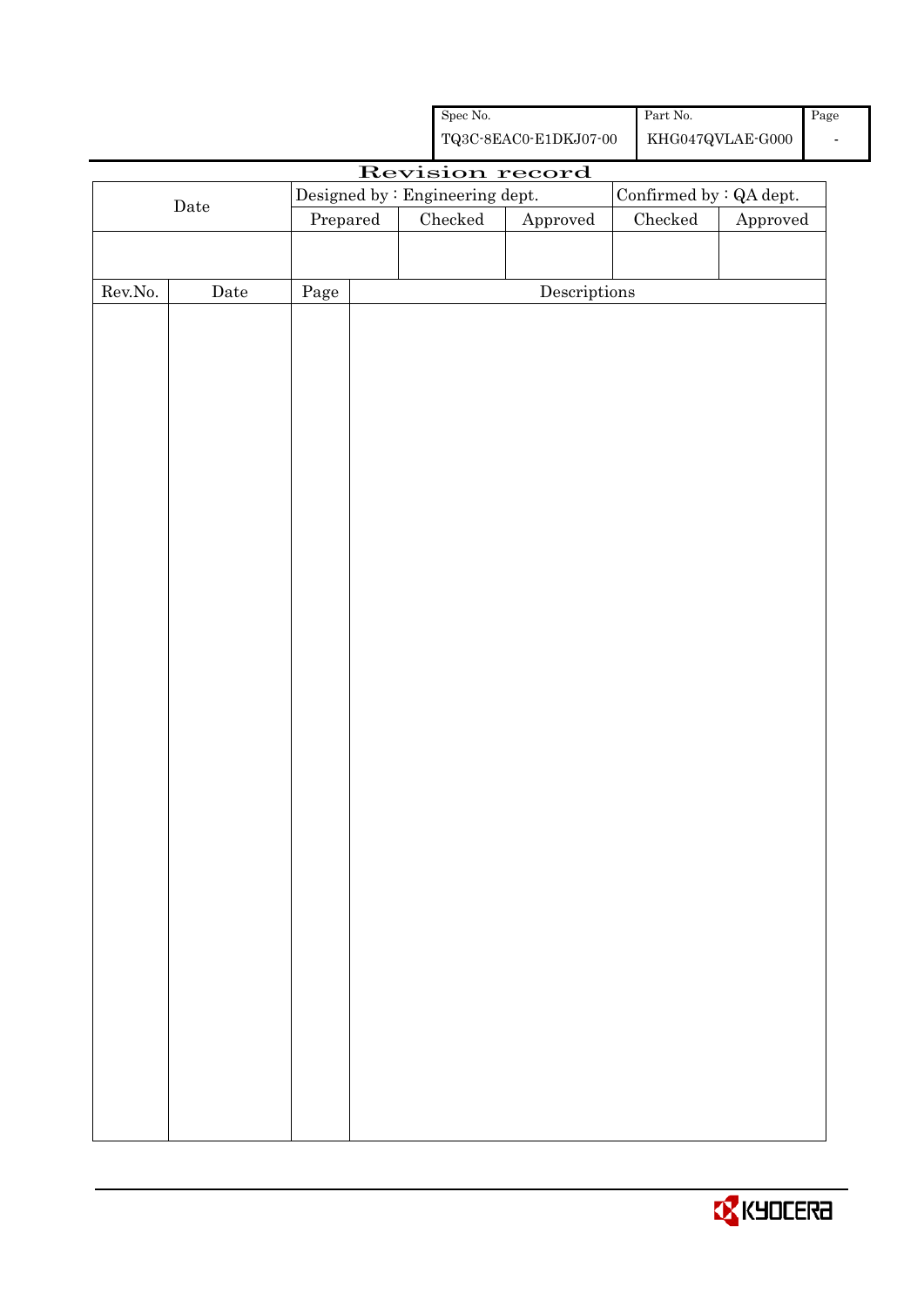#### 1. Application

This document defines the specification of KHG047QVLAE-G000. (RoHS Compliant)

#### 2. Construction and outline

| <b>LCD</b>         | : Transflective color dot matrix type STN                                                                      |
|--------------------|----------------------------------------------------------------------------------------------------------------|
| Duty ratio         | $: 1/240$ duty                                                                                                 |
| Backlight system   | : LED                                                                                                          |
| Polarizer          | $:$ Glare treatment                                                                                            |
| Additional circuit | : Bias voltage circuit, Randomizing circuit,                                                                   |
|                    | DC/DC converter circuit, Temperature compensation circuit<br>(with Constant current circuit for LED Backlight) |
| Touch panel        | : Analog type (Glass/Glass), Glare Anti-reflection treatment                                                   |

#### 3. Mechanical specifications

| <b>Item</b>            | Specification                                                                        | Unit |
|------------------------|--------------------------------------------------------------------------------------|------|
| Outline dimensions     | 122.4 (W) $\times$ 90 (H) $\times$ 11.9 (D) Max.<br>*Refer outline drawing in detail | mm   |
| Active area            | $95.98$ (W) $\times$ 71.98 (H)<br>(12.0cm / 4.7 inch (Diagonal))                     | mm   |
| Effective viewing area | $98 \text{ (W)} \times 74 \text{ (H)}$                                               | mm   |
| Dot format             | $320 \times (R,G,B)$ (W) $\times$ 240 (H)                                            | dot  |
| Dot size               | $0.08$ (W) $\times$ 0.28 (H)                                                         | mm   |
| Dot pitch              | $0.1$ (W) $\times$ 0.3 (H)                                                           | mm   |
| Base color<br>*1       | Normally Black                                                                       |      |
| Mass                   | TBD                                                                                  | g    |

#### 3-1. Mechanical specifications of LCD

\*1 Due to the characteristics of the LCD material, the color varies with environmental temperature.

3-2. Mechanical specifications of touch panel

| Item                   | Specification                        | Unit          |
|------------------------|--------------------------------------|---------------|
| Input                  | Radius-0.8 stylus or Finger          |               |
| <b>Actuation Force</b> | $0.1 \sim 2.0$                       | N             |
| Transmittance          | Typ. 85                              | $\frac{0}{0}$ |
| Surface hardness       | Pencil hardness 2H or more according |               |

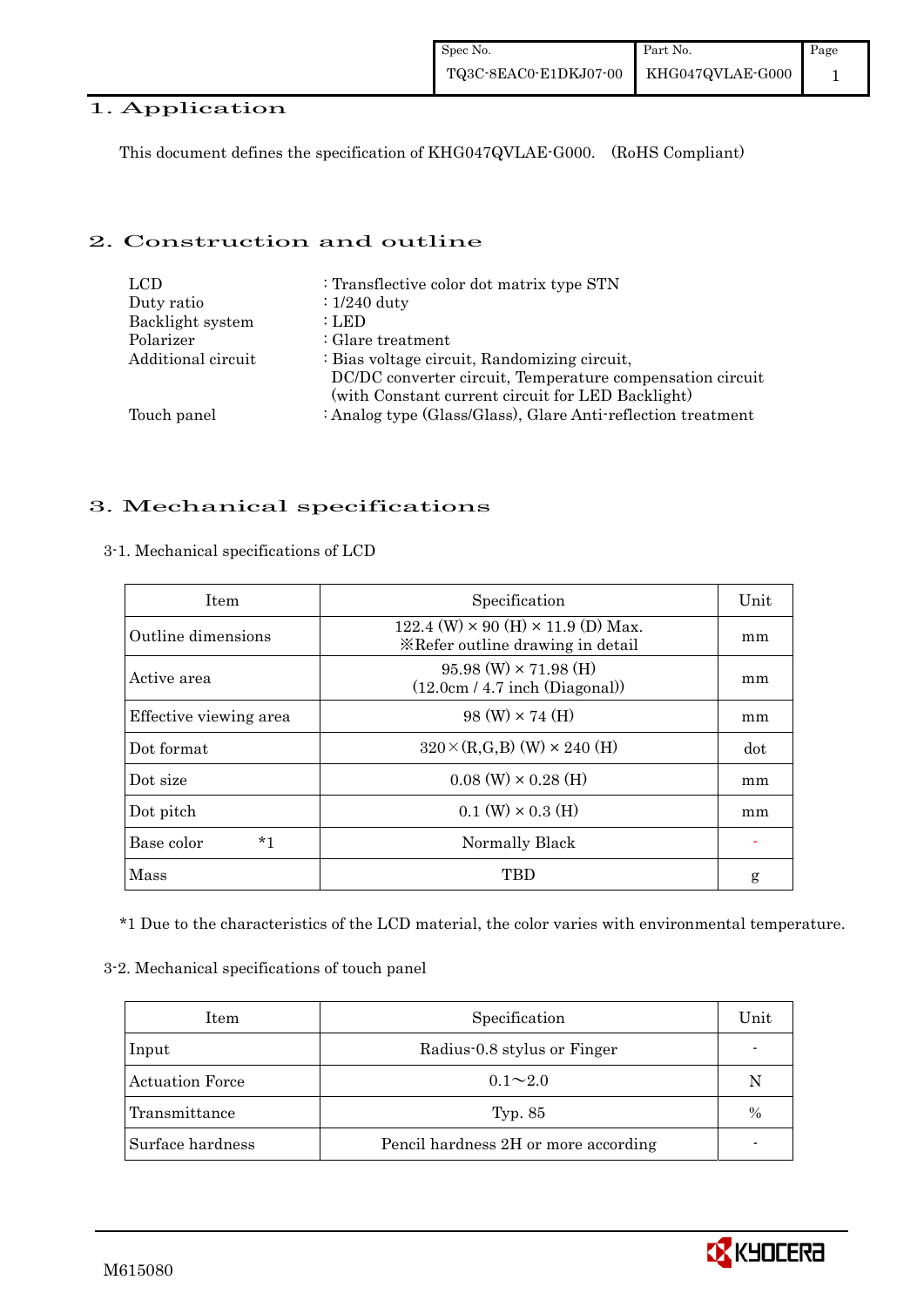#### 4. Absolute maximum ratings

4-1. Electrical absolute maximum ratings

| <b>Item</b>                    | Symbol       | Min.     | Max.                   | Unit |
|--------------------------------|--------------|----------|------------------------|------|
| Supply voltage for logic       | $V_{DD}$     | $\Omega$ | 6.0                    | V    |
| Supply voltage for LCD driving | <b>VCONT</b> | $\Omega$ | <b>V</b> <sub>DD</sub> | V    |
| $*1$<br>Input signal voltage   | $V_{\rm IN}$ | $\Omega$ | <b>V</b> <sub>DD</sub> | V    |
| FRM frequency                  | <b>fFRM</b>  |          | 150                    | Hz   |
| Supply voltage for backlight   | VinB         | 0        | 6.0                    | V    |
| Backlight ON-OFF               | <b>BLEN</b>  | $\Omega$ | VinB                   | V    |
| Brightness adjust voltage      | VBRT         | $\Omega$ | VinB                   | V    |
| Supply voltage for touch panel | $V_{TP}$     | 0        | 6.0                    | V    |
| Input current of touch panel   | $I_{TP}$     | 0        | 0.5                    | mA   |

 $*1$  Input signal : FRM, LOAD, CP, DISP,  $D0 \sim D7$ 

#### 4-2. Environmental absolute maximum ratings

| Item                  |         | Symbol                  | Min.  | Max.    | Unit      |
|-----------------------|---------|-------------------------|-------|---------|-----------|
| Operating temperature | $*1$    | Top                     | $-20$ | 70      | $\circ$ C |
| Storage temperature   | $*_{2}$ | T <sub>STO</sub>        | $-30$ | 80      | $\circ$ C |
| Operating humidity    | *3      | $H_{OP}$                | 10    | $*_{4}$ | %RH       |
| Storage humidity      | $*_{3}$ | <b>H</b> <sub>sto</sub> | 10    | $*_{4}$ | %RH       |
| Vibration             |         | $\blacksquare$          | $*5$  | $*5$    |           |
| Shock                 |         |                         | $*6$  | $*6$    |           |

\*1 Operating temperature means a temperature which operation shall be guaranteed. Since display performance is evaluated at 25°C, another temperature range should be confirmed.

\*2 Temp. = -30°C<48h, Temp. = 80°C<168h

 Store LCD panels at normal temperature/humidity. Keep them free from vibration and shock. An LCD panel that is kept at a low or a high temperature for a long time can be defective due to other conditions, even if the low or high temperature satisfies the standard.

(Please refer to "Precautions for use" for details.)

- \*3 Non-condensing
- \*4 Temp.≦40°C, 85%RH Max.

Temp. >40°C, Absolute humidity shall be less than 85%RH at 40°C.

\*5

| Frequency       | $10\sim$ 55 Hz | Acceleration value           |
|-----------------|----------------|------------------------------|
| Vibration width | $0.15$ m m     | $(0.3 \sim 9 \text{ m/s}^2)$ |
| Interval        | $10-55-10$ Hz  | 1 minutes                    |

 2 hours in each direction X, Y, Z (6 hours total) EIAJ ED-2531

\*6 Acceleration: 490 m/s2, Pulse width: 11 ms



<sup>3</sup> times in each direction:  $\pm X$ ,  $\pm Y$ ,  $\pm Z$ EIAJ ED-2531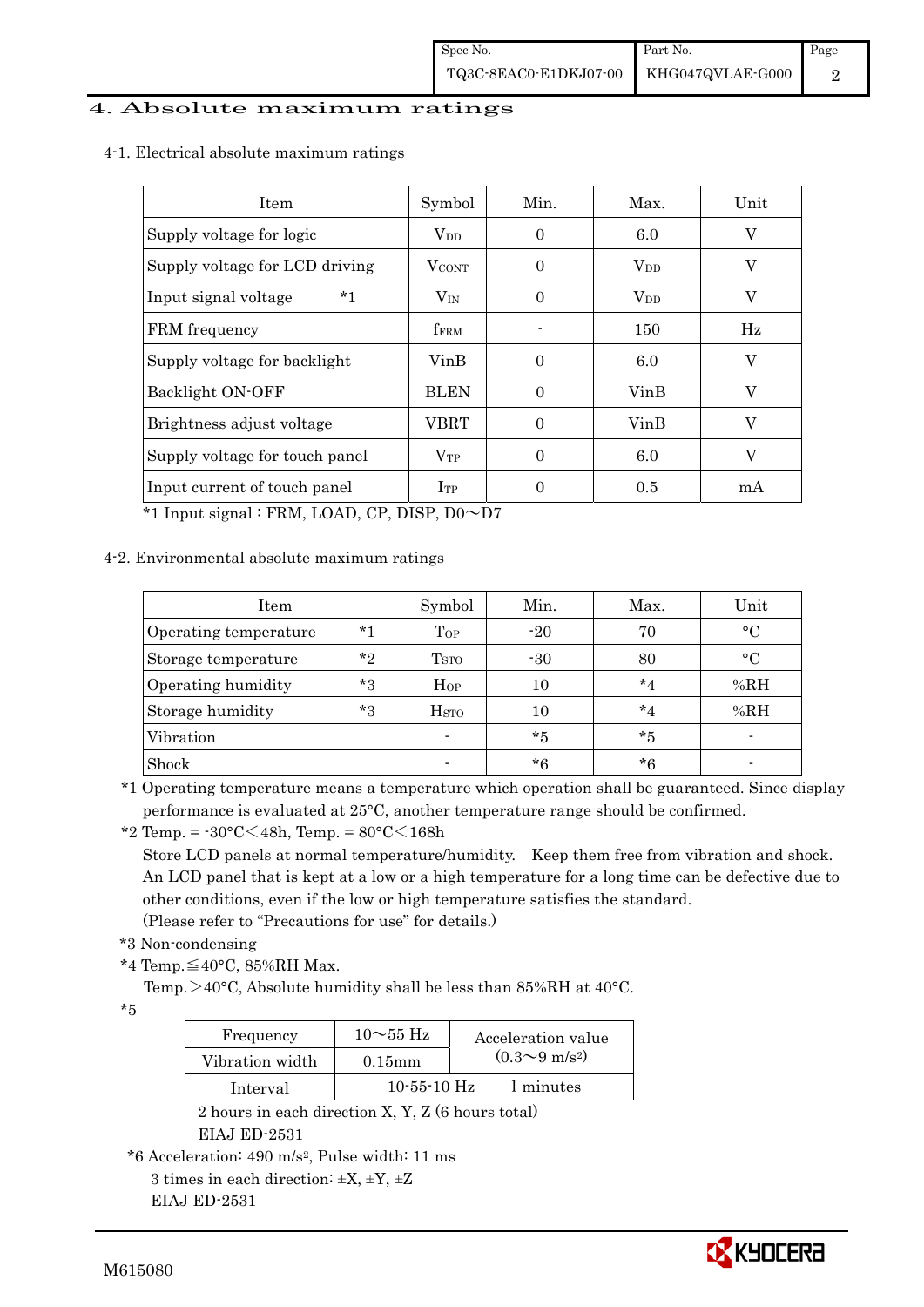#### 5. Electrical characteristics

 $5-1.$  V<sub>DD</sub> =  $5.0V$ 

| $V_{DD} = +5.0V \pm 5\%,$ Temp. = $-20 \sim 70$ °C |                                   |                          |                    |                            |             |             |
|----------------------------------------------------|-----------------------------------|--------------------------|--------------------|----------------------------|-------------|-------------|
| Item                                               | Symbol                            | Condition                | Min.               | Typ.                       | Max.        | Unit        |
| Supply voltage for logic                           | $\rm V_{DD}$                      |                          | 4.75               | 5.00                       | 5.25        | V           |
| Supply voltage for LCD driving<br>$*1, *2$         |                                   | $-20^{\circ}$ C $\sim$   | 0.80               |                            |             |             |
|                                                    | $V_{\text{CONT}} = V_{\text{OP}}$ | $0 \sim 50^{\circ}$ C *3 | 1.30               | 1.80                       | 2.30        | V           |
|                                                    |                                   | $\sim$ 70°C              |                    |                            | 2.80        |             |
| Input signal voltage                               |                                   | "High" level             | 0.8V <sub>DD</sub> |                            | $V_{DD}$    | V           |
| (FRM, LOAD, CP, DISP, D0~D7)                       | $V_{IN}$                          | "Low" level              | $\Omega$           |                            | $0.2V_{DD}$ | V           |
| Input current                                      | $I_{IN}$                          | Input signal             | $-100$             |                            | 100         | $\mu A$     |
| Rush current for logic                             | <b>IRUSH</b>                      | When LCD<br>turn on.     |                    | $3.0A$ (Peak) $\times$ 1ms |             |             |
| Clock frequency                                    | $f_{\rm CP}$                      |                          |                    |                            | 10.00       | MHz         |
| $*_{4}$<br>Frame frequency                         | fFRM                              |                          | 70                 | 75                         | 80          | $_{\rm Hz}$ |
| Current consumption for logic                      | $_{\rm{LDD}}$                     | $*5$                     |                    | 30                         | 45          | mA          |
| Power consumption                                  | P <sub>DISP</sub>                 |                          |                    | 150                        | 225         | mW          |

 $*1$  The supply voltage (VCONT = VOP) to drive the display has individual difference. Please adjust the contrast to be most suitable.

- \*2 Frame frequency :  $f_{\text{FRM}} = 75 \text{Hz}$
- \*3 The LCD module has a temperature compensation circuit.
- \*4 In consideration of display quality, it is recommended that frame frequency be set in the range of 70-80Hz. When you have to use higher frame and clock frequencies, confirm the LCD's performance and quality prior to finalizing the frequency value. Generally, as frame and clock frequencies become higher current consumption increases and display quality will degrade.

#### \*5 Display pattern:

 $V_{DD} = 5.0V$ ,  $V_{CONT} = V_{OP}$ ,  $f_{FRM} = 75Hz$ ,  $f_{CP} = 2.16MHz$ ,  $Temp. = 25°C$  1 2 3 4 5 6・・・・・・・・・・・・・・ 960(dot) 1 2 3 : : : 239 **12** 240 □□□□□□□□□□□□□□□□□□□□(dot) ■■■■■■■■■■■■■■■■■■■■ □□□□□□□□□□□□□□□□□□□□ ■■■■■■■■■■■■■■■■■■■■ □□□□□□□□□□□□□□□□□□□□ ■■■■■■■■■■■■■■■■■■■■ □□□□□□□□□□□□□□□□□□□□ ■■■■■■■■■■■■■■■■■■■■

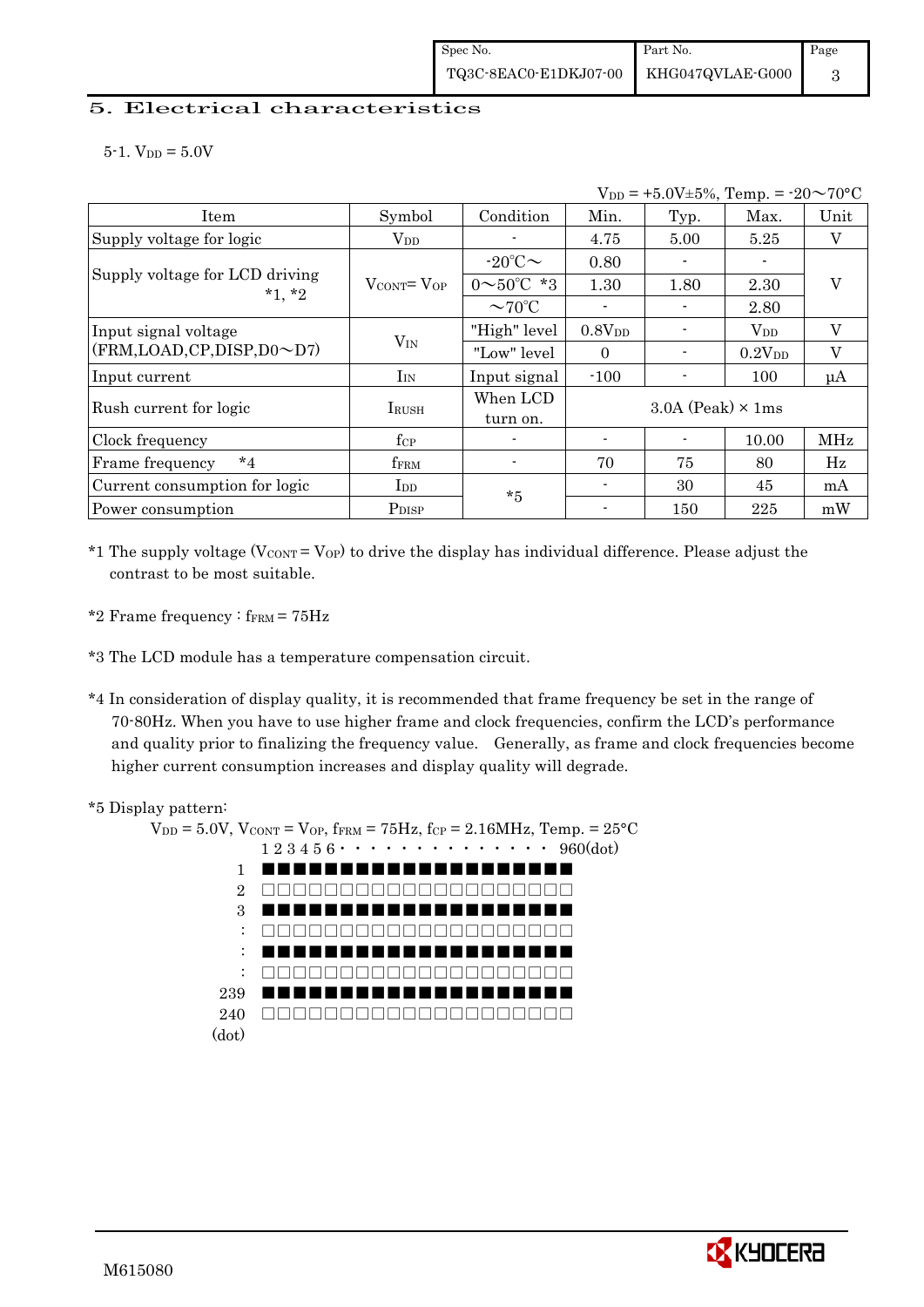Spec No. TQ3C-8EAC0-E1DKJ07-00 Part No. KHG047QVLAE-G000 Page 4

 $5 - 2.$  V<sub>DD</sub> =  $3.3V$ 

|                                            |                                   |                          |                    | $V_{DD} = +3.3V \pm 0.3V$ , Temp. = $-20 \sim 70$ °C |              |         |
|--------------------------------------------|-----------------------------------|--------------------------|--------------------|------------------------------------------------------|--------------|---------|
| Item                                       | Symbol                            | Condition                | Min.               | Typ.                                                 | Max.         | Unit    |
| Supply voltage for logic                   | $\rm V_{DD}$                      |                          | 3.0                | 3.3                                                  | 3.6          | V       |
|                                            |                                   | $-20^{\circ}$ C $\sim$   | 0.80               |                                                      |              |         |
| Supply voltage for LCD driving<br>$*1, *2$ | $V_{\text{CONT}} = V_{\text{OP}}$ | $0 \sim 50^{\circ}$ C *3 | 1.30               | 1.80                                                 | 2.30         | V       |
|                                            |                                   | $\sim$ 70°C              |                    |                                                      | 2.80         |         |
| Input signal voltage                       |                                   | "High" level             | 0.8V <sub>DD</sub> |                                                      | $\rm V_{DD}$ | V       |
| (FRM,LOAD,CP,DISP,D0-D7)                   | $V_{IN}$                          | "Low" level              | $\Omega$           |                                                      | $0.2V_{DD}$  | V       |
| Input current                              | $I_{IN}$                          | Input signal             | $-100$             |                                                      | 100          | $\mu A$ |
|                                            |                                   | When LCD                 |                    | $3.0A$ (Peak) $\times$ 1ms                           |              |         |
| Rush current for logic                     | <b>IRUSH</b>                      | turn on.                 |                    |                                                      |              |         |
| Clock frequency                            | $f_{\rm CP}$                      |                          |                    |                                                      | 10.00        | MHz     |
| $*_{4}$<br>Frame frequency                 | fFRM                              | $\blacksquare$           | 70                 | 75                                                   | 80           | Hz      |
| Current consumption for logic              | $\rm{I}_{DD}$                     | $*5$                     |                    | 45                                                   | 68           | mA      |
| Power consumption                          | P <sub>DISP</sub>                 |                          | $\blacksquare$     | 149                                                  | 224          | mW      |

 $*1$  The supply voltage (VCONT = VOP) to drive the display has individual difference. Please adjust the contrast to be most suitable.

- \*2 Frame frequency :  $f_{\text{FRM}} = 75 \text{Hz}$
- \*3 The LCD module has a temperature compensation circuit.
- \*4 In consideration of display quality, it is recommended that frame frequency be set in the range of 70-80Hz. When you have to use higher frame and clock frequencies, confirm the LCD's performance and quality prior to finalizing the frequency value. Generally, as frame and clock frequencies become higher current consumption increases and display quality will degrade.
- \*5 Display pattern:

 $V_{DD} = 3.3V$ ,  $V_{CONT} = V_{OP}$ ,  $f_{FRM} = 75Hz$ ,  $f_{CP} = 2.16MHz$ ,  $T_{emp} = 25°C$  1 2 3 4 5 6・・・・・・・・・・・・・・ 960(dot) 1 2 3 : : : 239 240 □□□□□□□□□□□□□□□□□□□□ (dot) ■■■■■■■■■■■■■■■■■■■■ □□□□□□□□□□□□□□□□□□□□ ■■■■■■■■■■■■■■■■■■■■ □□□□□□□□□□□□□□□□□□□□ ■■■■■■■■■■■■■■■■■■■■ □□□□□□□□□□□□□□□□□□□□ ■■■■■■■■■■■■■■■■■■■■

5-3. Touch panel

| <b>Item</b>                    | Specification                            |  |  |  |  |
|--------------------------------|------------------------------------------|--|--|--|--|
| Supply voltage for touch panel | 5.0 V                                    |  |  |  |  |
|                                | $xL \sim xR : 200\Omega \sim 1000\Omega$ |  |  |  |  |
| Terminal resistance            | $yU \sim yL : 200\Omega \sim 1000\Omega$ |  |  |  |  |
| Linearity                      | less than $\pm 2.5\%$                    |  |  |  |  |
| Insulation resistance          | $50\text{M}\Omega$ or more at DC25V      |  |  |  |  |

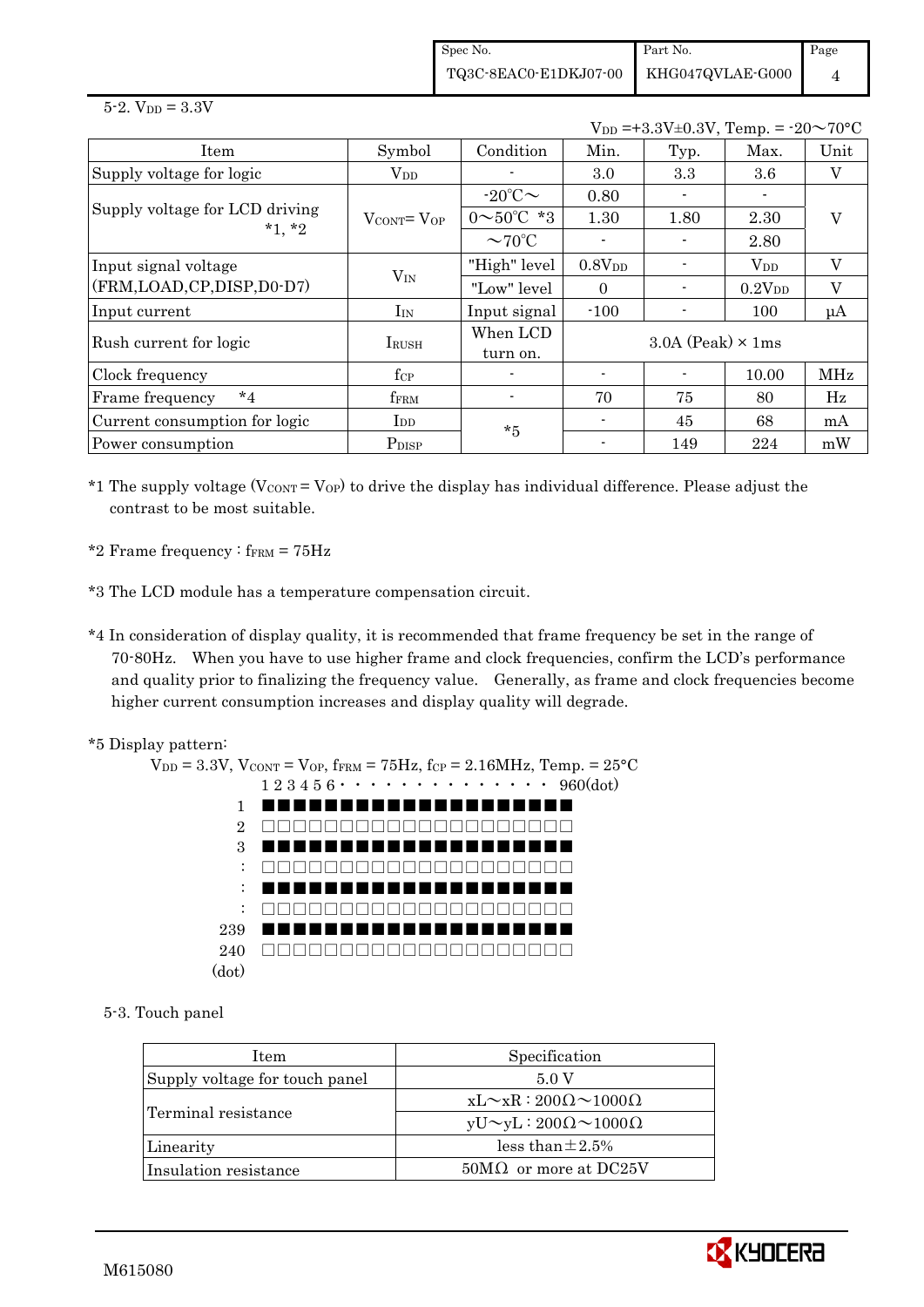#### 6. Optical characteristics

#### 6-1. Reflective mode

Measuring spot =  $\phi$  6.0mm, Temp. = 25°C

| Item           |      | Symbol                 | Condition                   | Min.   | Typ. | Max.                     | Unit |
|----------------|------|------------------------|-----------------------------|--------|------|--------------------------|------|
|                | Rise | $\tau_r$               | $\theta = \phi = 0^{\circ}$ |        | 350  | 450                      | ms   |
| Response time  | Down | T d                    | $\theta = \phi = 0^{\circ}$ |        | 230  | 330                      | ms   |
| Contrast ratio |      | CR                     | $\theta = \phi = 0^{\circ}$ | 5      | 10   | $\overline{\phantom{0}}$ | -    |
| Reflectance    |      | $\boldsymbol{\varrho}$ | $\blacksquare$              | $15\,$ | 30   | $\overline{\phantom{0}}$ | $\%$ |

Optimum contrast is obtained by adjusting the LCD driving voltage  $(V_{OP})$  while at the viewing angle of  $\theta = \phi = 0^{\circ}$ .

#### 6-2. Transmissive mode

| Measuring spot = $\phi$ 6.0mm, Temp. = 25°C |             |                                                     |                             |                          |         |       |                          |  |
|---------------------------------------------|-------------|-----------------------------------------------------|-----------------------------|--------------------------|---------|-------|--------------------------|--|
| Item                                        |             | Symbol                                              | Condition                   | Min.                     | Typ.    | Max.  | Unit                     |  |
|                                             | Rise        | $\tau_r$                                            | $\theta = \phi = 0^{\circ}$ |                          | 350     | 450   | ms                       |  |
| Response time                               | Down        | $\tau$ d                                            | $\theta = \phi = 0^{\circ}$ |                          | $\,230$ | 330   | ms                       |  |
|                                             |             | $\theta$ upper                                      |                             |                          | 20      |       |                          |  |
|                                             |             | $\theta$ lower                                      |                             |                          | 30      |       | deg.                     |  |
| Viewing angle range                         |             | $\phi$ left                                         | $CR \geq 2$                 |                          | 50      |       |                          |  |
|                                             |             | $\phi$ RIGHT                                        |                             | $\overline{\phantom{a}}$ | 50      |       | deg.                     |  |
| Contrast ratio                              |             | CR                                                  | $\theta = \phi = 0^{\circ}$ | 12                       | 25      |       | $\overline{\phantom{a}}$ |  |
| <b>Brightness</b>                           |             | L                                                   | IF=10mA/Line                | (15)                     | (25)    |       | cd/m <sup>2</sup>        |  |
|                                             | $\mathbf x$ |                                                     | $\theta = \phi = 0^{\circ}$ | (TBD)                    | (TBD)   | (TBD) |                          |  |
|                                             | Red         | y                                                   |                             | (TBD)                    | (TBD)   | (TBD) |                          |  |
|                                             | Green       | $\mathbf x$                                         |                             | (TBD)                    | (TBD)   | (TBD) |                          |  |
| Chromaticity                                |             | y                                                   | $\theta = \phi = 0^{\circ}$ | (TBD)                    | (TBD)   | (TBD) |                          |  |
| coordinates                                 |             | $\mathbf X$                                         | $\theta = \phi = 0^{\circ}$ | (TBD)                    | (TBD)   | (TBD) |                          |  |
|                                             | Blue        | У                                                   |                             | (TBD)                    | (TBD)   | (TBD) |                          |  |
|                                             |             | $\mathbf x$                                         |                             | (TBD)                    | (TBD)   | (TBD) |                          |  |
|                                             |             | $\theta = \phi = 0^{\circ}$<br>White<br>$\mathbf y$ |                             | (TBD)                    | (TBD)   | (TBD) |                          |  |

Optimum contrast is obtained by adjusting the LCD driving voltage  $(V_{OP})$  while at the viewing angle of  $\theta = \phi = 0^{\circ}$ .

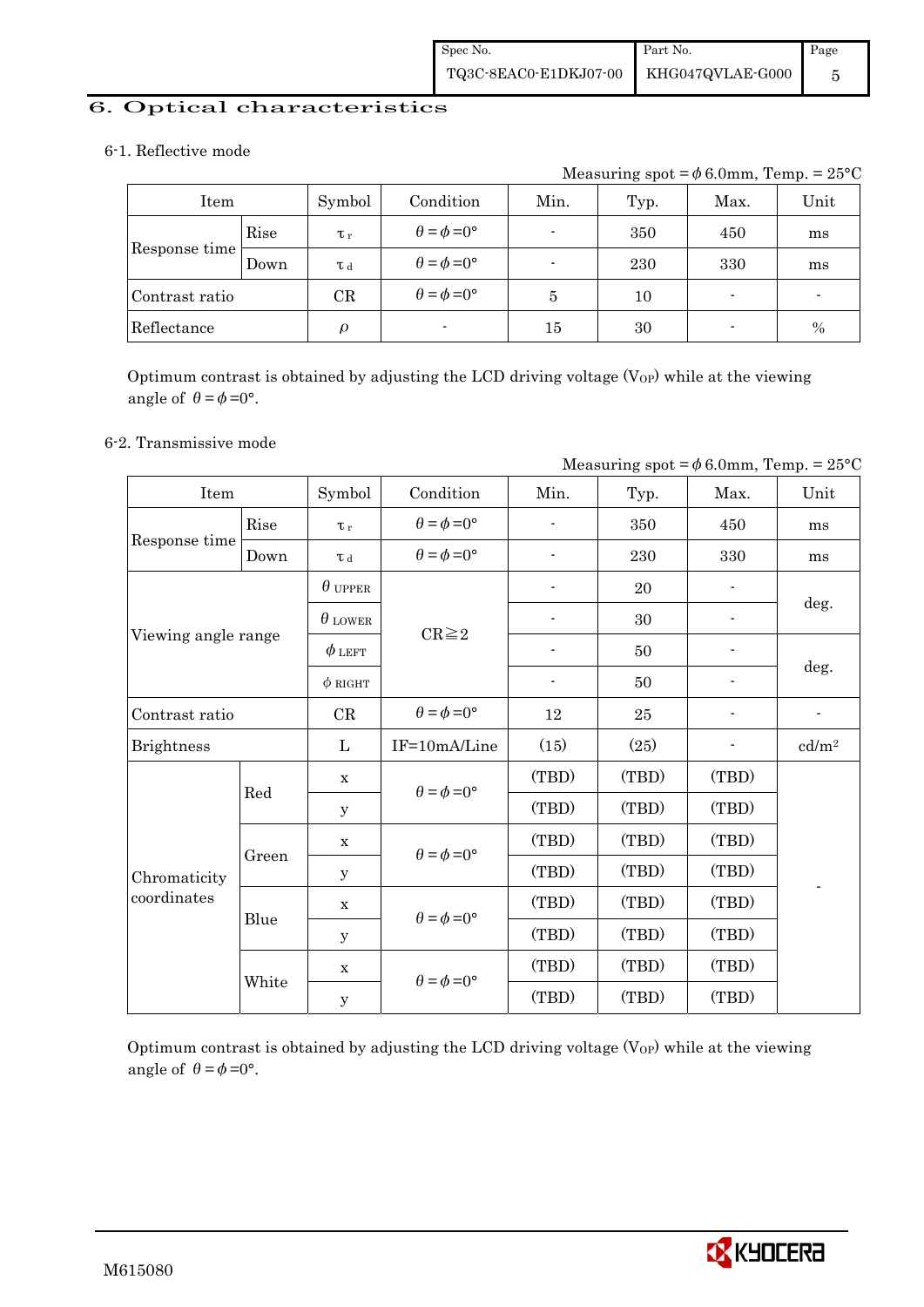#### 6-3. Definition of reflectance

$$
\rho (Reflectance) = \frac{Measured reflection brightness}{Reflection brightness against standard white board} \times 100\%
$$

6-4. Definition of contrast ratio (Reflective mode)

$$
CR(Contrast ratio) = \frac{Reflectance at all pixels "White" Refectance at all pixels "Black" |
$$

6-5. Definition of contrast ratio (Transmissive mode)

$$
CR(Contrast ratio) = \frac{Brightness with all pixels "White" }{Brightness with all pixels "Black"}
$$

6-6. Definition of VOP



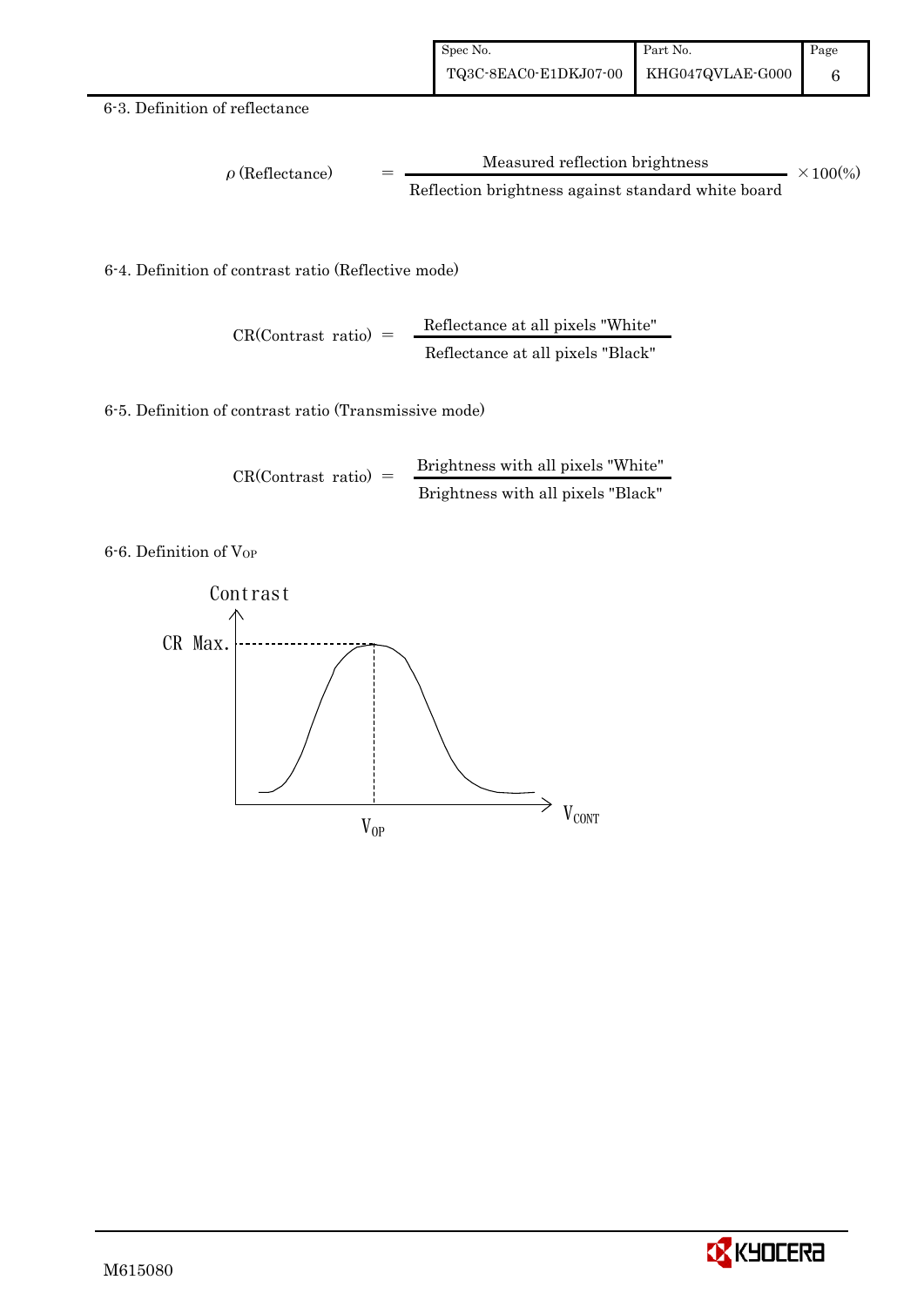# 6-7. Definition of response time  $\ddot{\phantom{a}}$ Black | White | Black - 71 6-8. Definition of viewing angle 90% 10%  $\overline{\times}$ ₹ τr  $\tau$ <sub>d</sub>





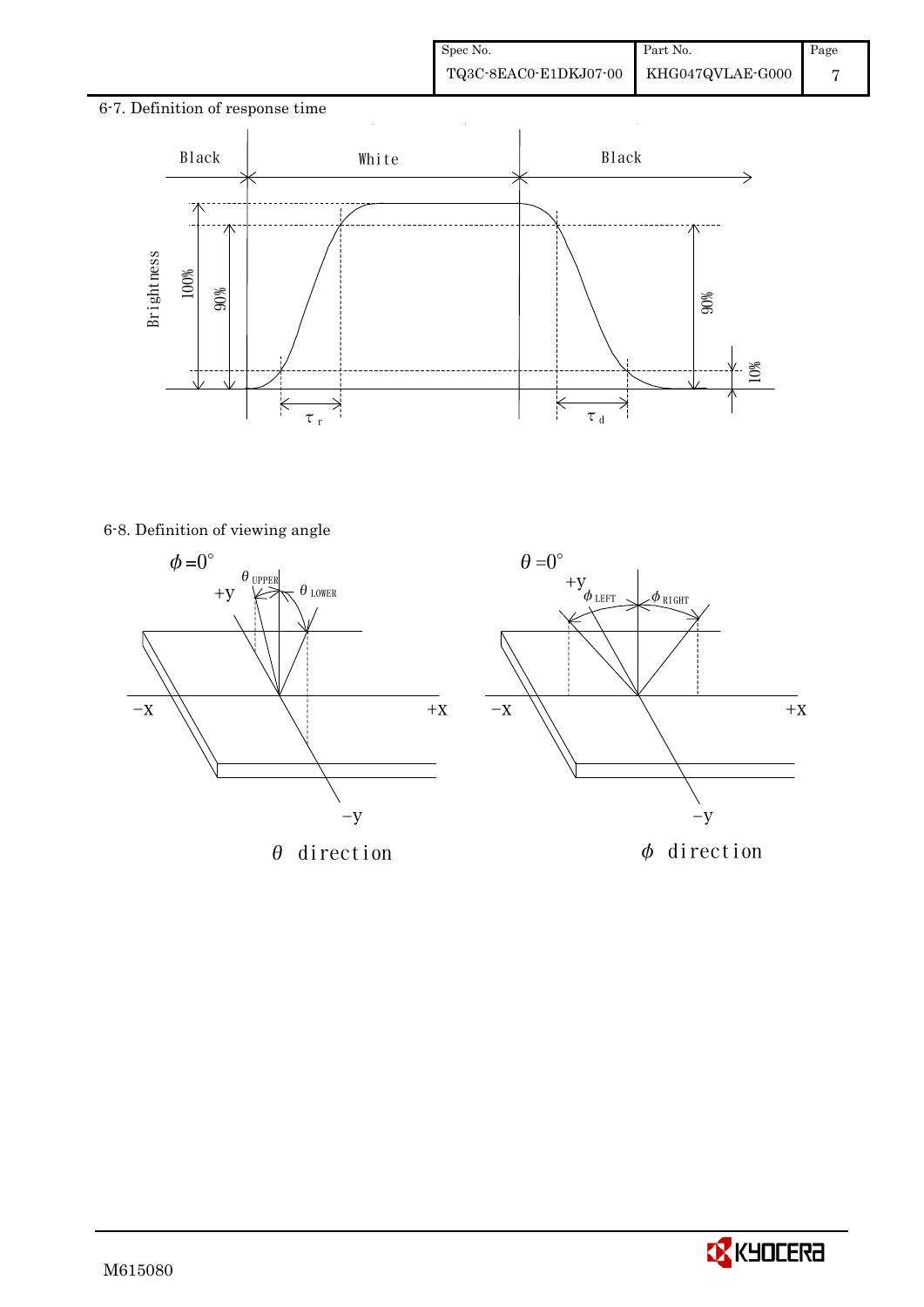#### 6-9. Brightness measuring points



- 1) Rating is defined on the average in the viewing area.
- 2) Measured 30 minutes after the LED is powered on. (Ambient temp. = 25°C)
- 3) Backlight : IF=10mA / 1 LED line

6-10. Measurement method of reflectance (Reflectance)



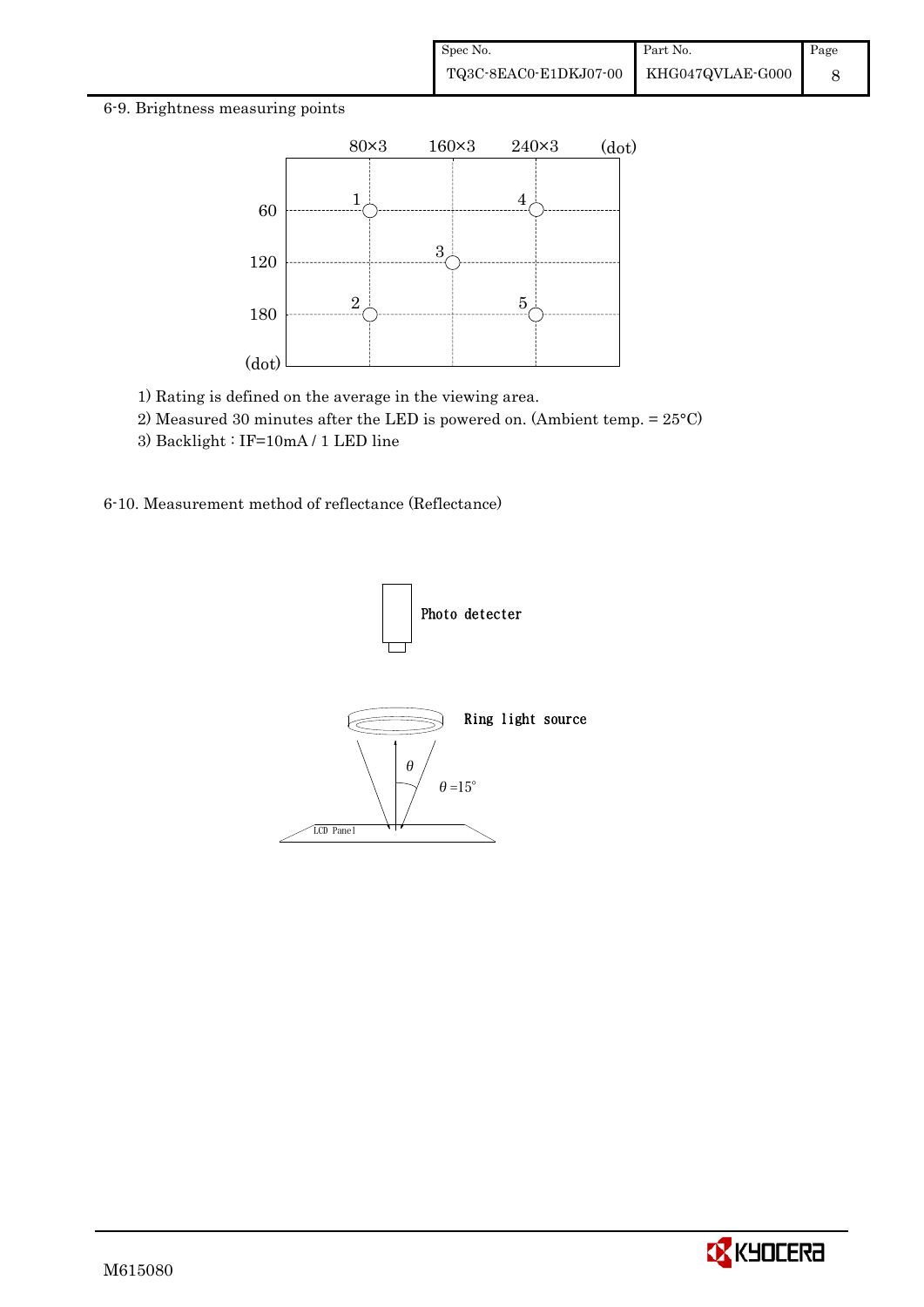#### 7. Circuit block diagram



7-1. Power supply



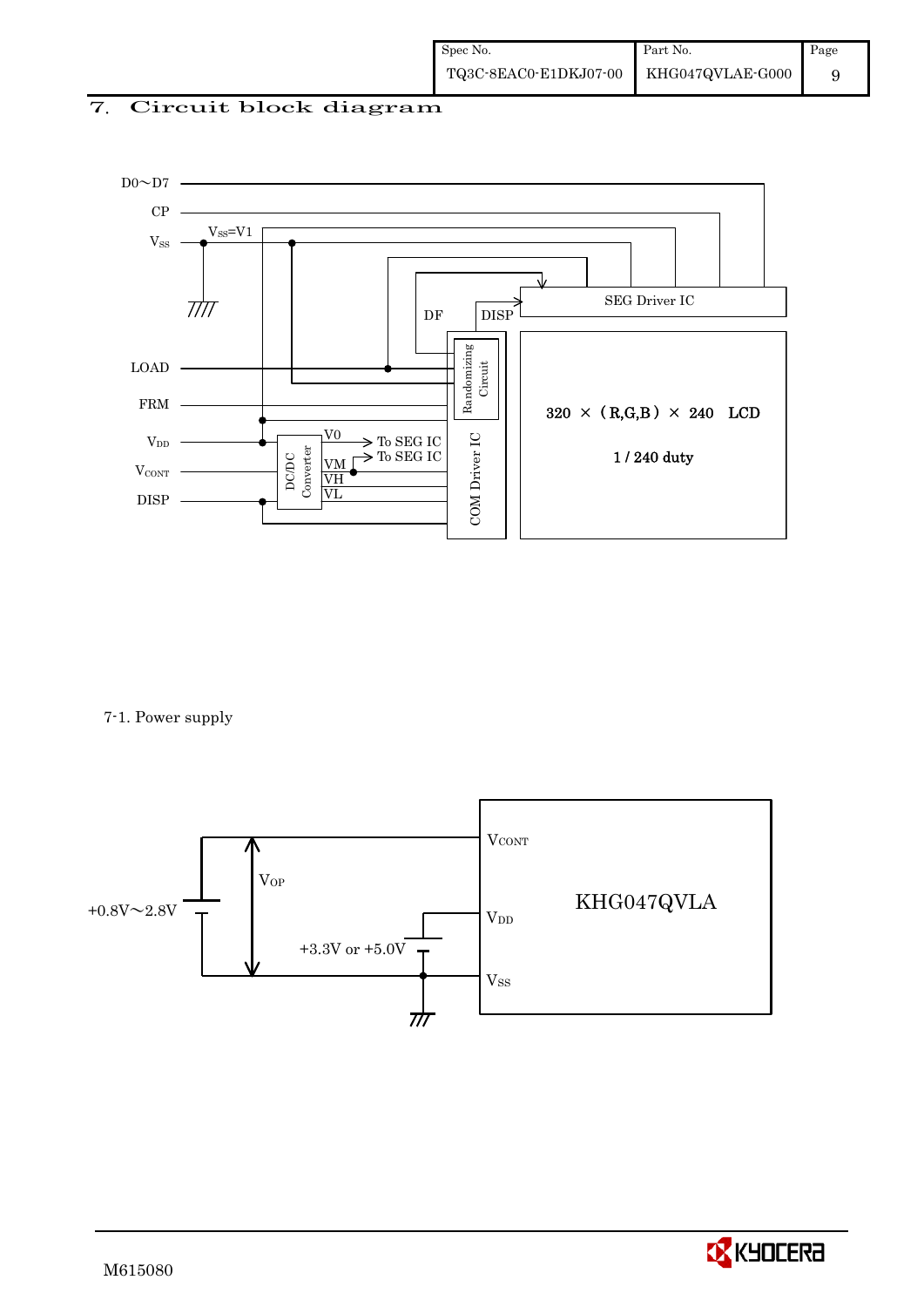#### 8. Interface signals

| No.              | Symbol            | Description                                  | Level         |
|------------------|-------------------|----------------------------------------------|---------------|
| 1                | <b>FRM</b>        | Synchronous signal for driving scanning line | Η             |
| $\overline{2}$   | <b>LOAD</b>       | Data signal latch clock                      | $H\to L$      |
| $\boldsymbol{3}$ | CP                | Data signal shift clock                      | $H\to L$      |
| 4                | <b>DISP</b>       | Display control signal                       | H(ON), L(OFF) |
| 5                | $V_{DD}$          | Power supply for logic                       |               |
| $\,6$            | $V_{SS}$          | <b>GND</b>                                   |               |
| $\overline{7}$   | $V_{\rm CONT}$    | LCD adjust voltage                           |               |
| 8                | D7                |                                              |               |
| 9                | D <sub>6</sub>    |                                              |               |
| 10               | D5                |                                              |               |
| 11               | D4                |                                              | H(ON), L(OFF) |
| 12               | D <sub>3</sub>    | Display data                                 |               |
| 13               | D2                |                                              |               |
| 14               | D1                |                                              |               |
| 15               | D <sub>0</sub>    |                                              |               |
| 16               | $\rm V_{DD}$      | Power supply for logic                       |               |
| 17               | $\rm V_{DD}$      |                                              |               |
| 18               | $V_{SS}$          |                                              |               |
| 19               | $\mathrm{V_{SS}}$ | <b>GND</b>                                   |               |
| 20               | $V_{SS}$          |                                              |               |

8-1. Pin assignment of LCD panel

Recommended matching FFC or FPC : 0.5mm pitch

LCD connector : 08-6210-020-340-800+ (ELCO)

- 
- 

8-2. Pin assignment of LED

| No.            | Symbol      | Description                   |
|----------------|-------------|-------------------------------|
| 1              | VinB        |                               |
| $\overline{2}$ | VinB        |                               |
| 3              | VinB        | Supply voltage                |
| 4              | VinB        |                               |
| 5              | <b>BLEN</b> | Backlight ON-OFF (H:ON,L:OFF) |
| 6              | <b>VBRT</b> | Brightness adjust voltage     |
| 7              | <b>GND</b>  |                               |
| 8              | GND         |                               |
| 9              | <b>GND</b>  | <b>GND</b>                    |
| 10             | GND         |                               |

Recommended matching FFC or FPC : 0.5mm pitch

- $LCD \ side \ connector$  :  $08-6210-010-340-800+$  (ELCO)
	-

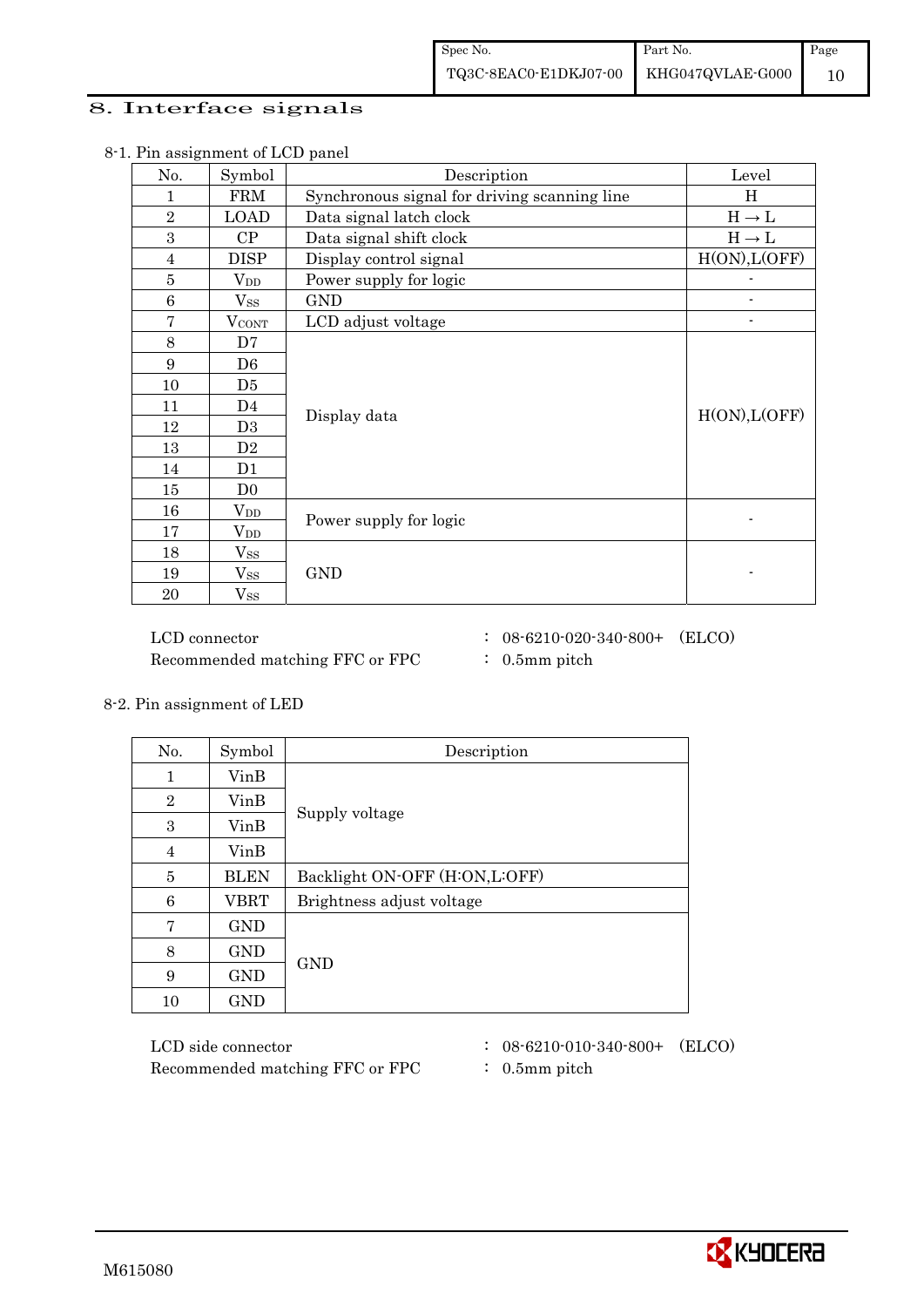#### 8-3. Pin assignment of touch panel

| No. | Symbol | Description      |
|-----|--------|------------------|
|     | vL     | y-Upper terminal |
|     | x I    | x-Left terminal  |
|     | vΙ     | y-Lower terminal |
|     | xк     | x-Right terminal |

Touch panel side connector : 1.25mm pitch

Recommended matching connector : 04FFS-SP-GB-TF(LF)(SN) (JST)

: 00-8370-049-000-888+ (ELCO)

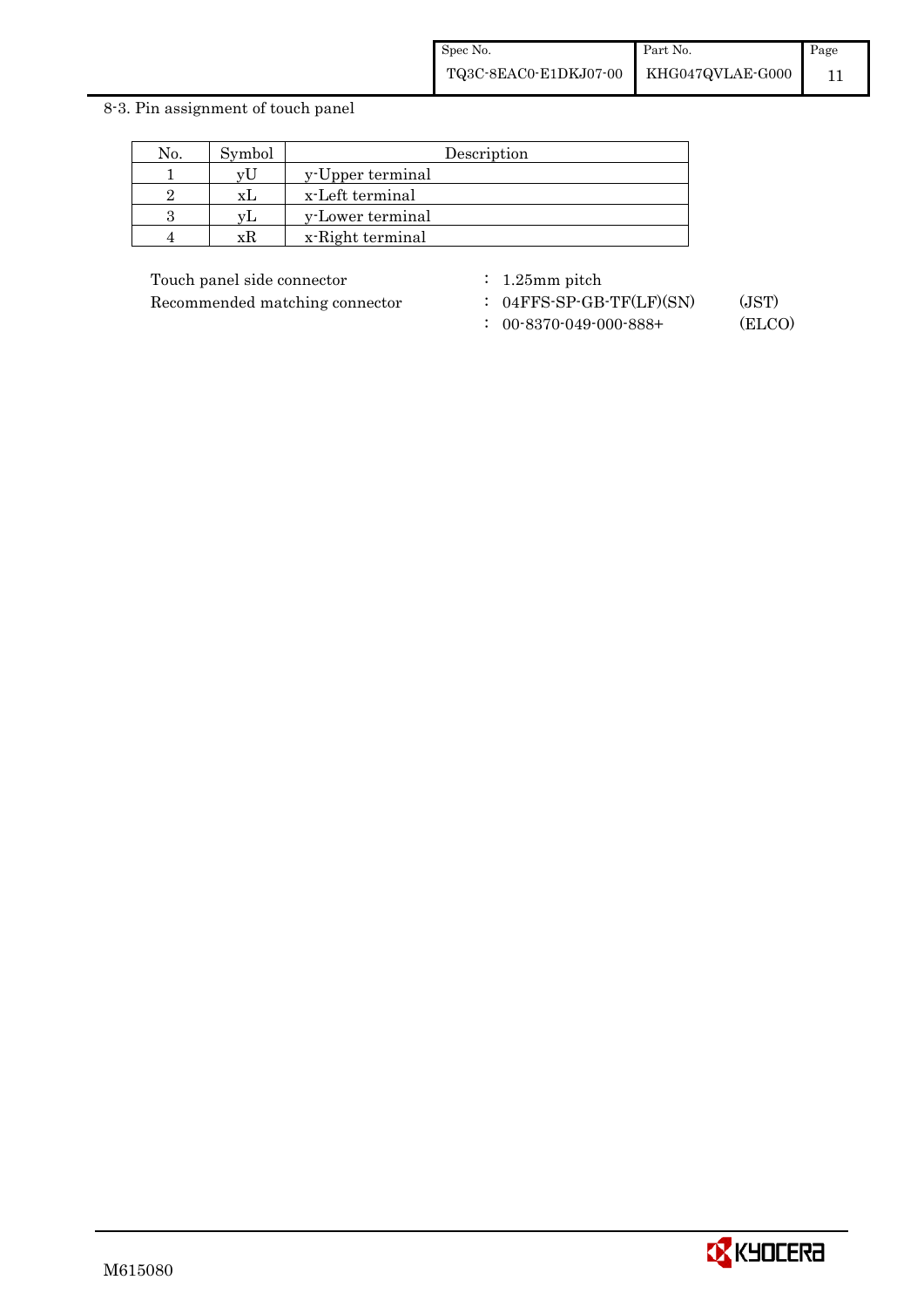9. Interface timing chart



\* The cycle of the LOAD signal should be stable and continuously applied without interruption.

\* The above-mentioned timing chart is a reference to set up a LCD module, not an electrical rating.

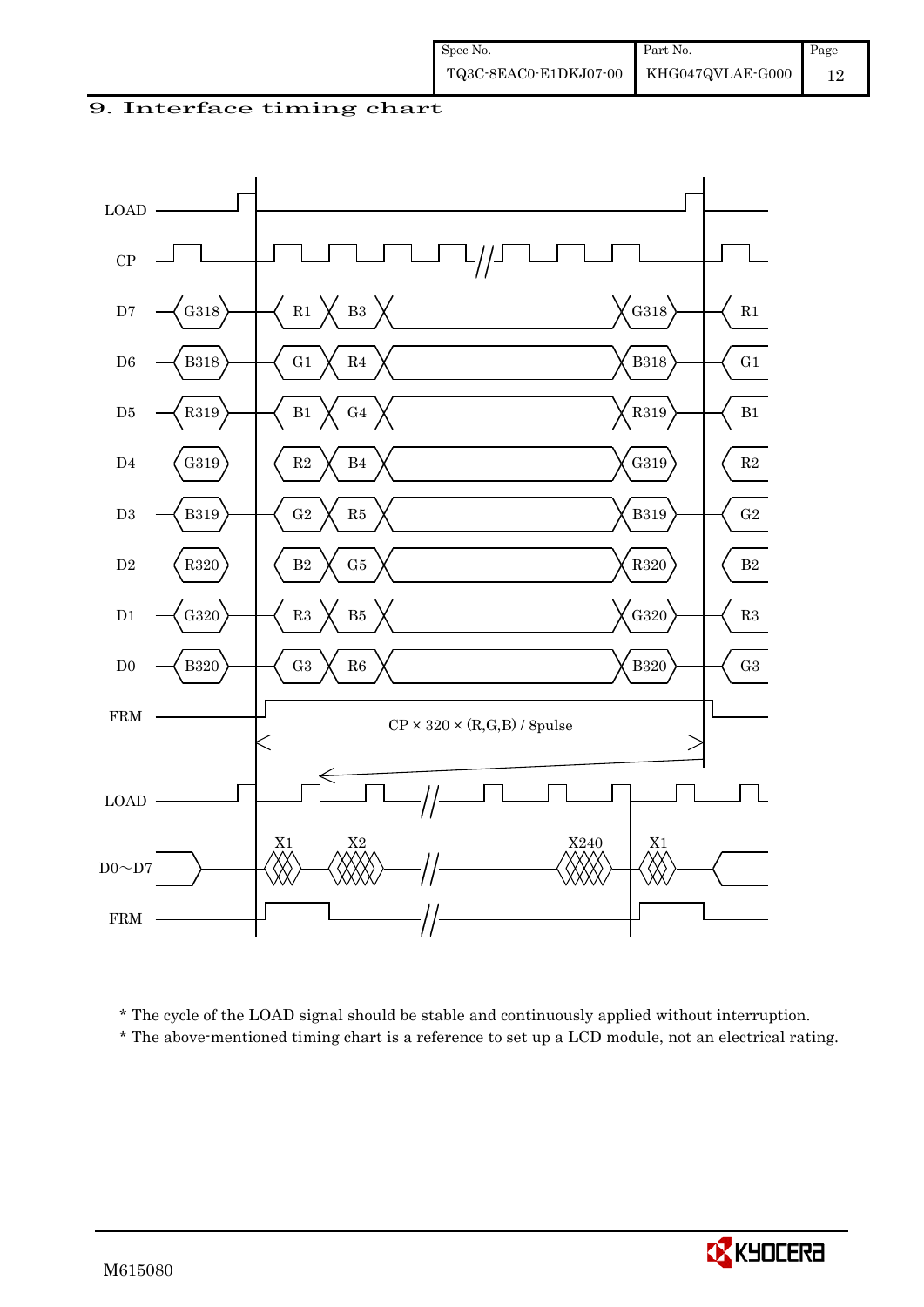#### 10. Data and screen



#### 11. Input timing characteristics





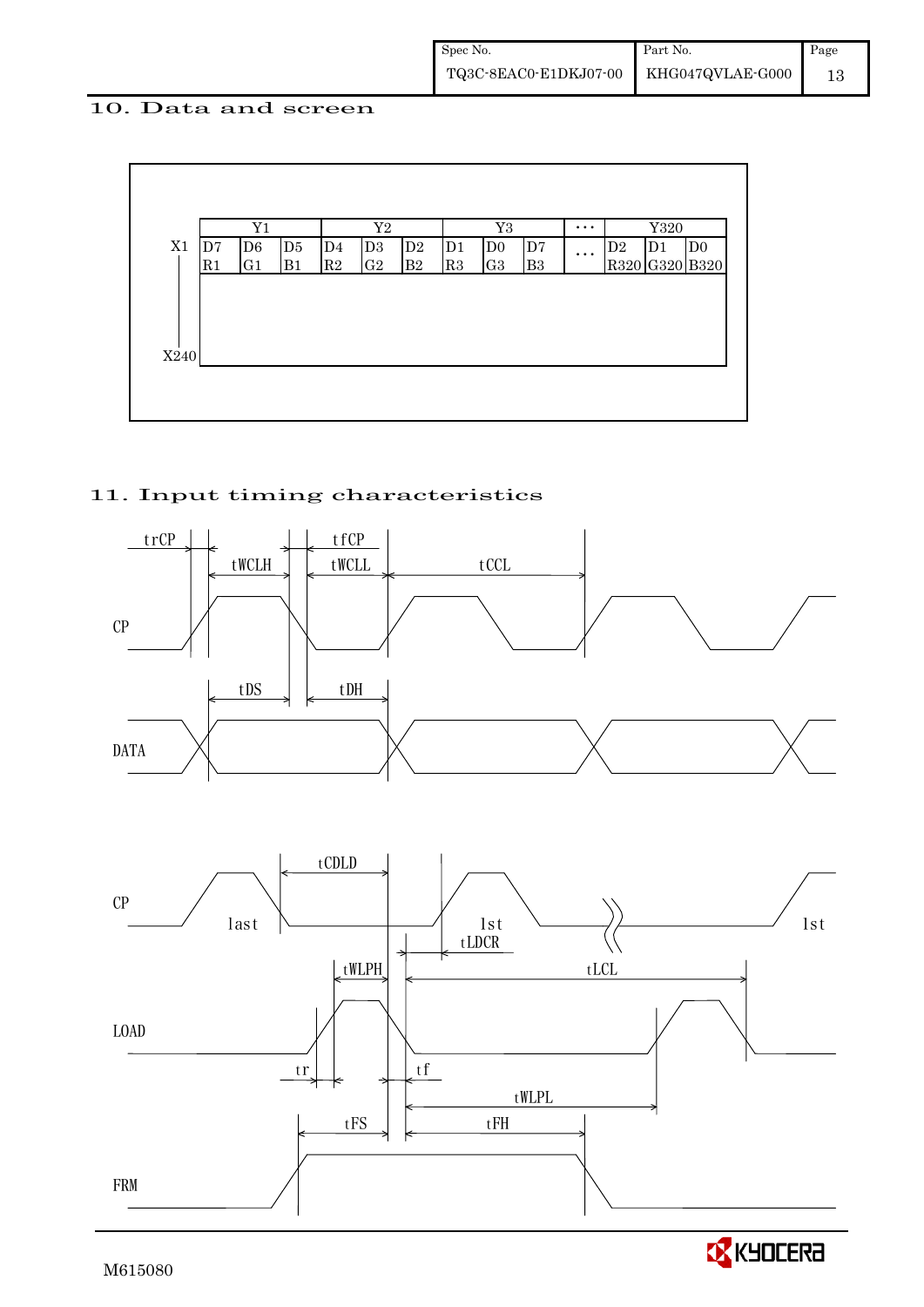Spec No. TQ3C-8EAC0-E1DKJ07-00 Part No. KHG047QVLAE-G000 Page 14

#### 11-1. Switching characteristics  $(V_{DD} = 5.0V)$

|                                  | Input characteristics : $V_{DD} = +5.0V \pm 5\%$ , Temp. = $-20 \sim 70^{\circ}C$ |        |                          |                          |      |
|----------------------------------|-----------------------------------------------------------------------------------|--------|--------------------------|--------------------------|------|
| Item                             |                                                                                   | Symbol | Min.                     | Max.                     | Unit |
| CP cycle                         | $*1$                                                                              | tCCL   | 100                      |                          | Ns   |
| CP"H" pulse width                |                                                                                   | tWCLH  | 30                       | $\overline{\phantom{a}}$ | Ns   |
| CP"L" pulse width                |                                                                                   | tWCLL  | 30                       | $\overline{\phantom{a}}$ | Ns   |
| CP rise up time                  |                                                                                   | trCP   | $\blacksquare$           | 15                       | Ns   |
| CP fall down time                |                                                                                   | tfCP   | $\overline{\phantom{a}}$ | 15                       | Ns   |
| Data set up time                 |                                                                                   | tDS    | 25                       | $\overline{\phantom{0}}$ | Ns   |
| Data hold time                   |                                                                                   | $t$ DH | 25                       | $\blacksquare$           | Ns   |
| LOAD "H" pulse width             |                                                                                   | tWLPH  | 40                       | $\blacksquare$           | Ns   |
| LOAD "L" pulse width             |                                                                                   | tWLPL  | 400                      | $\blacksquare$           | Ns   |
| LOAD cycle                       | $*$ ?                                                                             | tLCL   | 500                      | $\overline{\phantom{a}}$ | ns   |
| $CP \rightarrow$ LOAD delay time |                                                                                   | tCDLD  | 60                       | $\overline{\phantom{a}}$ | ns   |
| $LOAD \rightarrow CP$ delay time |                                                                                   | tLDCR  | 60                       | $\overline{\phantom{a}}$ | ns   |
| Input signal rise up time        |                                                                                   | tr     | $\blacksquare$           | 20                       | ns   |
| Input signal fall down time      |                                                                                   | tf     | $\blacksquare$           | 20                       | ns   |
| FRM data set up time             |                                                                                   | tFS    | 120                      | $\blacksquare$           | ns   |
| FRM data hold time               |                                                                                   | tFH    | 30                       | $\blacksquare$           | ns   |

\*1 CP cycle is adjusted so that FRM signal is 75Hz.

\*2 LOAD cycle is constant.

#### 11-2. Switching characteristics  $(V_{DD} = 3.3V)$

|                                  | Input characteristics : $V_{DD} = +3.3V \pm 0.3V$ , Temp. = -20~70°C |        |                          |                          |      |
|----------------------------------|----------------------------------------------------------------------|--------|--------------------------|--------------------------|------|
| Item                             |                                                                      | Symbol | Min.                     | Max.                     | Unit |
| CP cycle                         | $*1$                                                                 | tCCL   | 100                      |                          | ns   |
| CP"H" pulse width                |                                                                      | tWCLH  | 40                       | $\overline{\phantom{a}}$ | ns   |
| CP"L" pulse width                |                                                                      | tWCLL  | 40                       | $\overline{\phantom{a}}$ | ns   |
| CP rise up time                  |                                                                      | trCP   | $\blacksquare$           | 20                       | ns   |
| CP fall down time                |                                                                      | tfCP   | $\overline{\phantom{a}}$ | 20                       | ns   |
| Data set up time                 |                                                                      | tDS    | 35                       | $\blacksquare$           | ns   |
| Data hold time                   |                                                                      | $t$ DH | 35                       | $\overline{\phantom{a}}$ | ns   |
| LOAD "H" pulse width             |                                                                      | tWLPH  | 50                       | $\blacksquare$           | ns   |
| LOAD "L" pulse width             |                                                                      | tWLPL  | 400                      | $\overline{\phantom{a}}$ | ns   |
| LOAD cycle                       | $*$                                                                  | tLCL   | 500                      | $\overline{\phantom{a}}$ | ns   |
| $CP \rightarrow$ LOAD delay time |                                                                      | tCDLD  | 60                       | $\overline{\phantom{a}}$ | ns   |
| $LOAD \rightarrow CP$ delay time |                                                                      | tLDCR  | 80                       | $\overline{\phantom{a}}$ | ns   |
| Input signal rise up time        |                                                                      | tr     | $\blacksquare$           | 20                       | ns   |
| Input signal fall down time      |                                                                      | tf     | $\overline{\phantom{a}}$ | 20                       | ns   |
| FRM data set up time             |                                                                      | tFS    | 120                      | $\overline{\phantom{a}}$ | ns   |
| FRM data hold time               |                                                                      | tFH    | 30                       | $\blacksquare$           | ns   |

\*1 CP cycle is adjusted so that FRM signal is 75Hz.

\*2 LOAD cycle is constant.

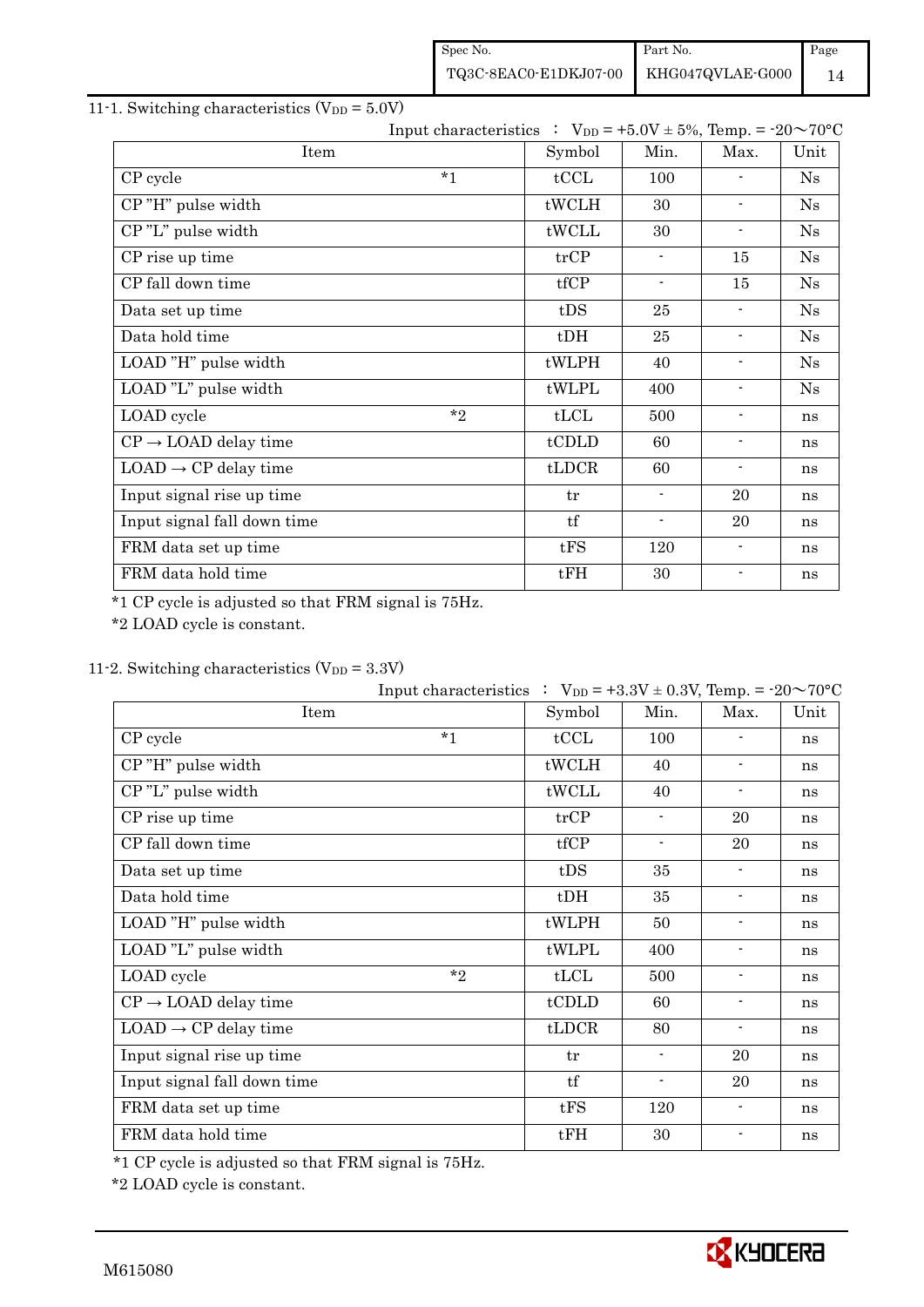| Spec No.                               | Part No. | Page |
|----------------------------------------|----------|------|
| TQ3C-8EAC0-E1DKJ07-00 KHG047QVLAE-G000 |          |      |

## 12. Supply voltage sequence condition

 In normal operation, logic within the LCD module reverses the polarity of the drive voltage every few lines to prevent DC damage to the liquid crystal material. But when a voltage is present on  $V_{\text{CONT}}$  outside of the time when the  $V_{\text{DD}}$  logic voltage is stable, a drive voltage is applied to the liquid crystal material without the polarity reversals. This sometimes result in a deterioration of display quality and a reduction in life time.



\* Input signal: FRM, LOAD, CP, D0~D7

- \* The above sequence should be designed as to maintain each normal voltage when the liquid crystal module load is applied to your system.
- \* Control the supply voltage sequence to not float any signal line when the LCD panel is being driven.

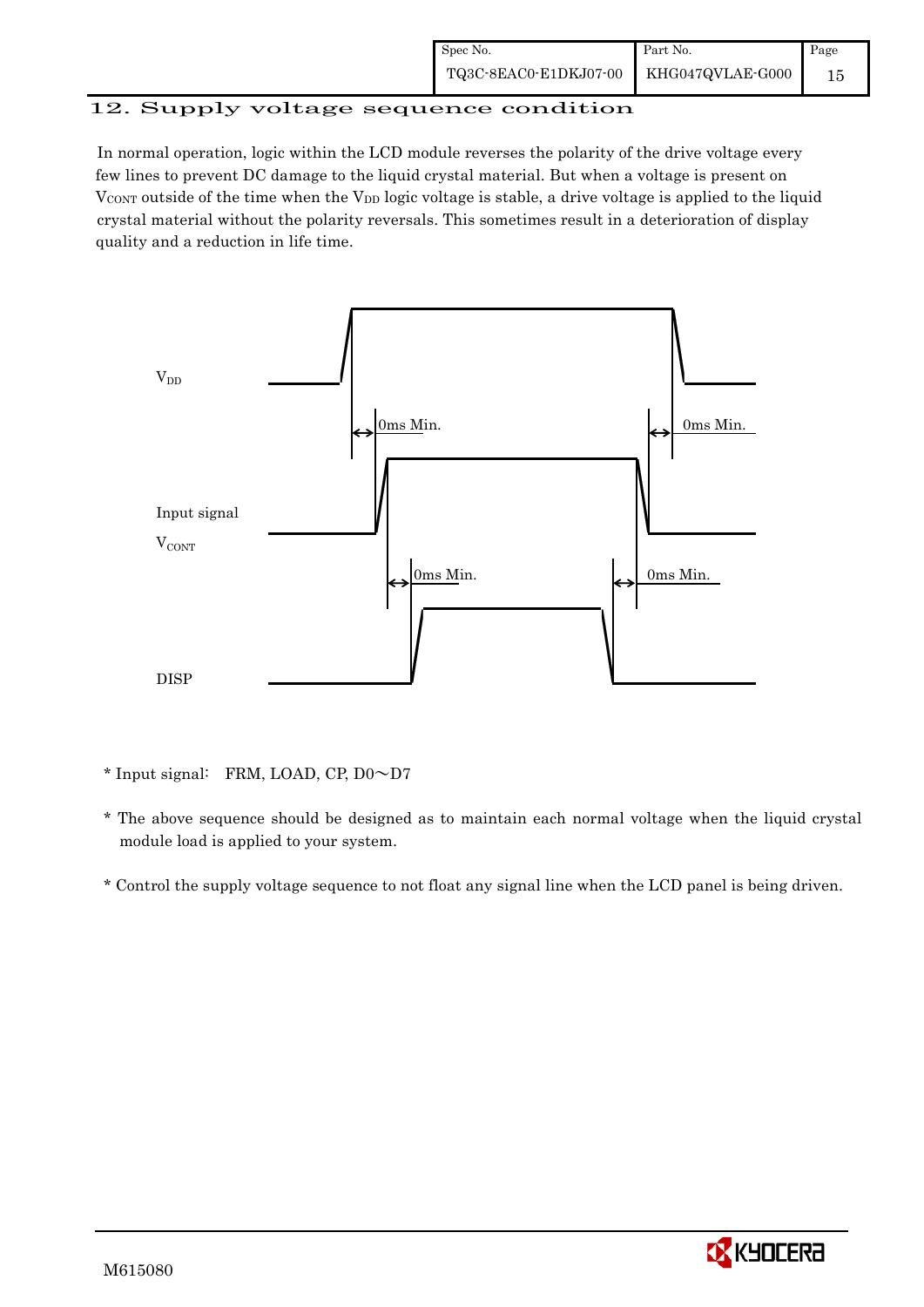| Spec No.                                                                                    | Part No. | Page |
|---------------------------------------------------------------------------------------------|----------|------|
| $\begin{tabular}{c c c} \textbf{TQ3C-8EAC0-E1DKJ07-00} & KHG047QVLAE-G000 \\ \end{tabular}$ |          |      |

#### 13. LED Backlight characteristics

| LED ratings               |             |                |       |                         |         | Temp. $= 25^{\circ}C$      |
|---------------------------|-------------|----------------|-------|-------------------------|---------|----------------------------|
| Item                      | Symbol      | Min.           | Typ.  | Max.                    | Unit    | <b>Note</b>                |
| Supply voltage            | $V_{IN}B$   | $3.0\,$        |       | 5.5                     | $\rm V$ | Ta= $-20 \sim 70$ °C       |
| ON-OFF (ON)               | <b>BLEN</b> | $0.8V_{IN}B$   |       | $V_{IN}B$               | $\rm V$ | Ta= $-20 \sim 70$ °C       |
| ON-OFF (OFF)              |             | 0.0            |       | $0.2$ V <sub>IN</sub> B |         | Ta= $-20 \sim 70$ °C       |
| LED forward current       | IF          | 9.0            | 10.0  | 11.0                    |         | VBRT= $0 \sim 0.8V$        |
| $*1 * 2 * 5$              |             | $\blacksquare$ | 2.0   |                         | mA      | $VBRT = 2.8V$              |
|                           |             |                | (TBD) | (TBD)                   |         | $V_{IN}B = 3.3V$ , IF=10mA |
| Supply current            | $I_{IN}B$   |                | (TBD) | (TBD)                   | mA      | $V_{IN}B = 5.0V$ , IF=10mA |
| $*3 *4$<br>Operating life | T           |                | (TBD) |                         | hour    | $IF=10mA$                  |

\*1 For each LED.

\*2 An input current below 5.0mA may reduce the brightness uniformity of the LED backlight. This is because the amount of light from each LED chip is different. Therefore, please evaluate carefully before finalizing the input current.

\*3 When brightness decrease 50% of initial brightness.

\*4 Life time is estimated data. (Condition: IF=10mA, Ta=25㷄 in chamber)

\*5 VBRT-IF characteristics.



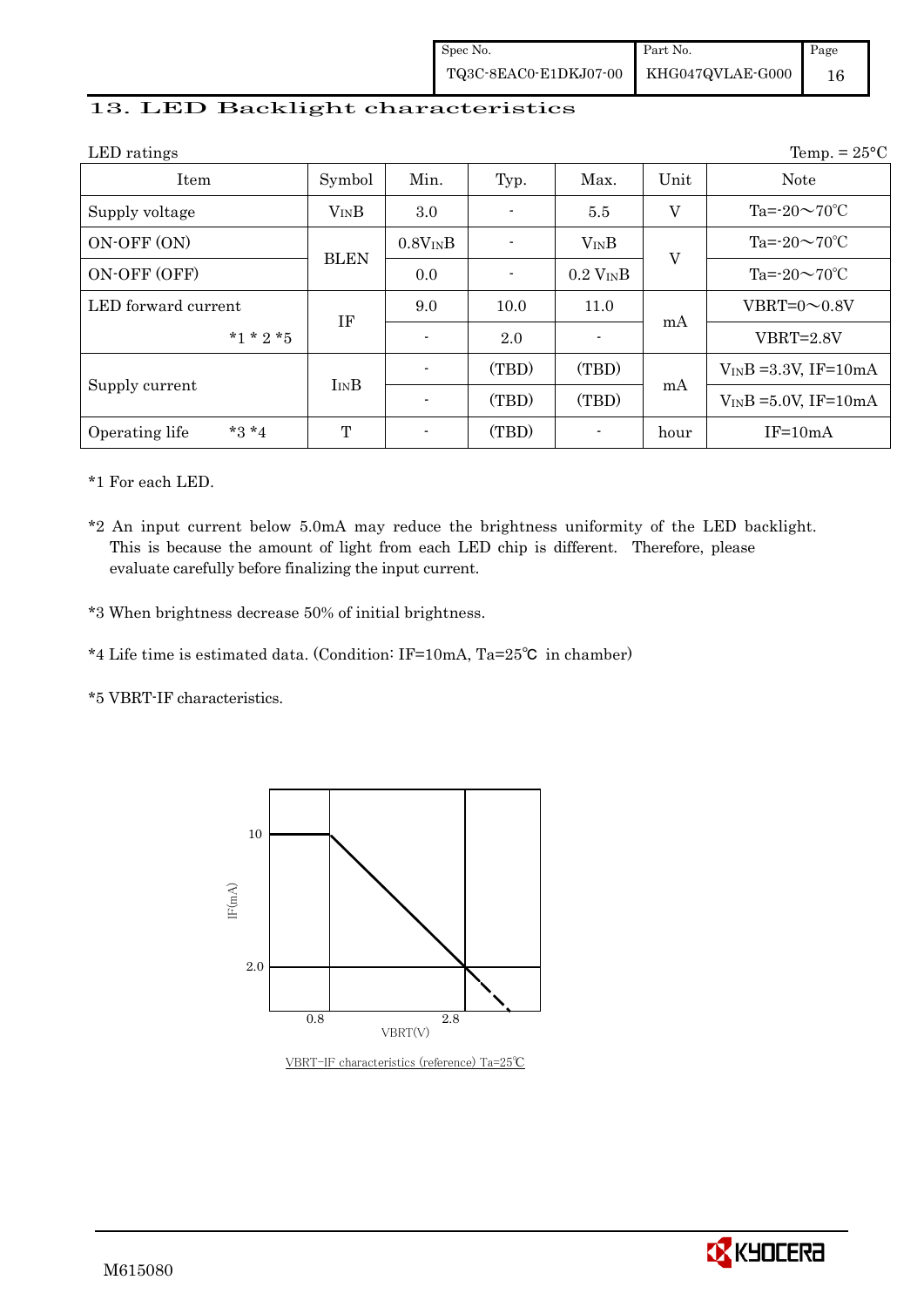- \* When you start-up, please charge in sequence of VINB->BLEN, or VBRT. When you shut-down, please stop in sequence of BLEN and/or  $VBRT > V_{IN}B$ .
- \* Please do not connect the other than our backlight to this output connector on the PCB.
- \* In case V<sub>DD</sub> and V<sub>IN</sub>B are supplied by a single power source, V<sub>DD</sub> & V<sub>IN</sub>B, and V<sub>SS</sub> & GND are connected directly and separately from the output on the power source. If the common wire are used for  $V_{DD}$  & VINB, and for Vss & GND, and are split near the PCB, and connect to each LCD driving circuit and backlight driving circuit, a flicker might be occurred due to a ripple between the both circuit.



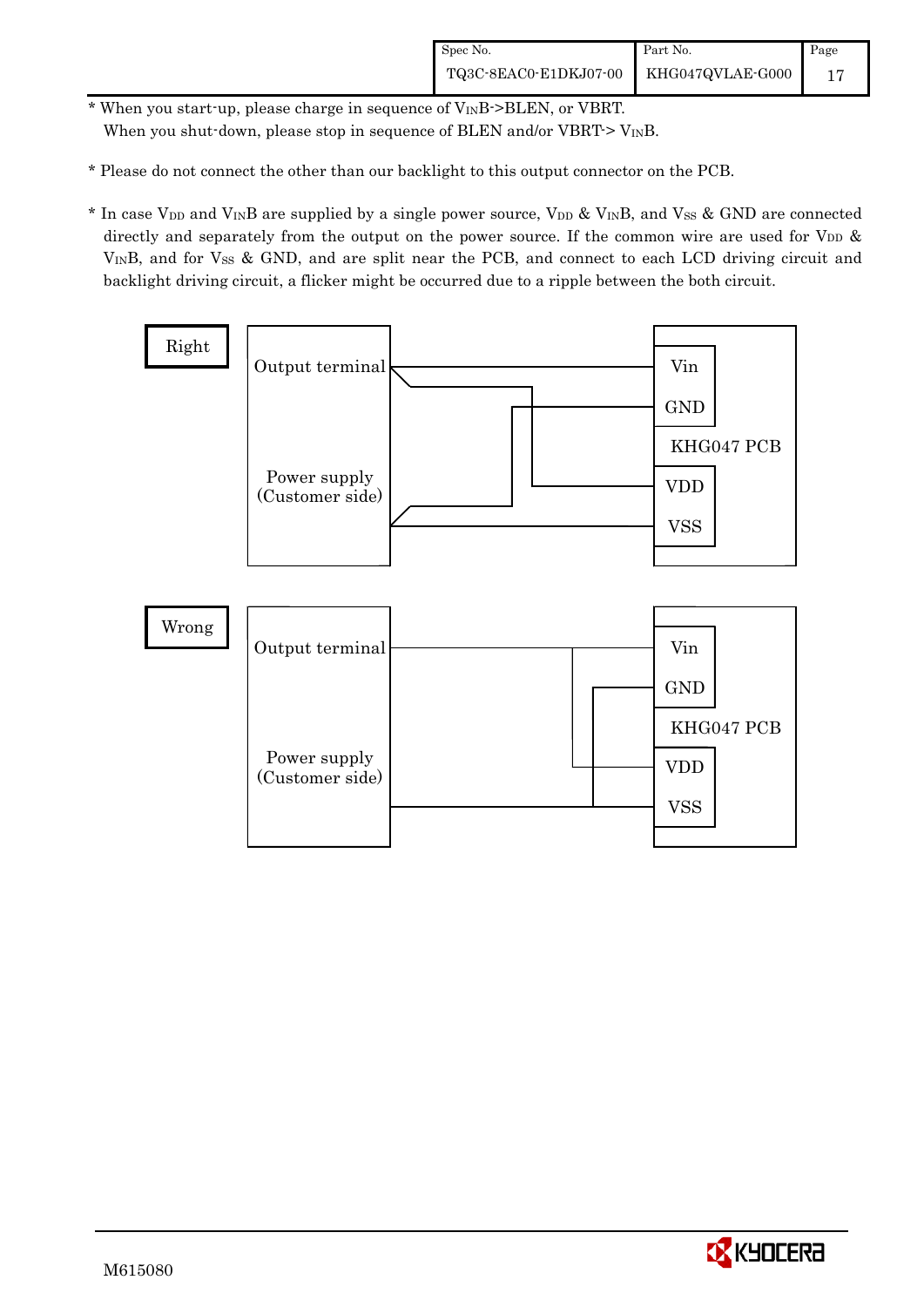#### 14. Design guidance for analog touch panel (T/P)

- 14-1 Electrical (In customer's design, please remember the following considerations.)
	- 1 Do not use the current regulated circuit.
	- 2 Keep the current limit with top and bottom layer. (Please refer to "Electrical absolute maxim um ratings" for details.)
	- 3 Analog T/P can not sense two points touching separately.
	- 4 A contact resistance is appeared at the touch point between top and bottom layer. After this resistance has stable read of the T/P position data.
	- 5 Because noise of inverter or peripheral circuits may interfere signal of touch panel itself it is necessary to design carefully in advance to avoid these noise problem.

#### 14-2 Software

- 1 Do the "User Calibration".
- 2 "User Calibration" may be needed with long term using.
- Include "User Calibration" menu in your software.
- 3 When drawing a line with a stylus, there may be a slight discontinuity when the stylus passes over a spacer-dot. If necessary, please provide a compensation feature within your software.

#### 14-3 Mounting on display and housing bezel

- 1 Do not use an adhesive tape to bond it on the front of T/P and hang it to the housing bezel.
- 2 This touch panel has an airtight but not watertight structure. Please not to use it for the applications requiring watertight or under the environments occurred condensation. If it is expected to be exposed to the environments that vapor, moisture or other liquids may seep inside a bezel, please be sure to take some measurements for drip-proof or waterproof by using sealing materials on the bezel.

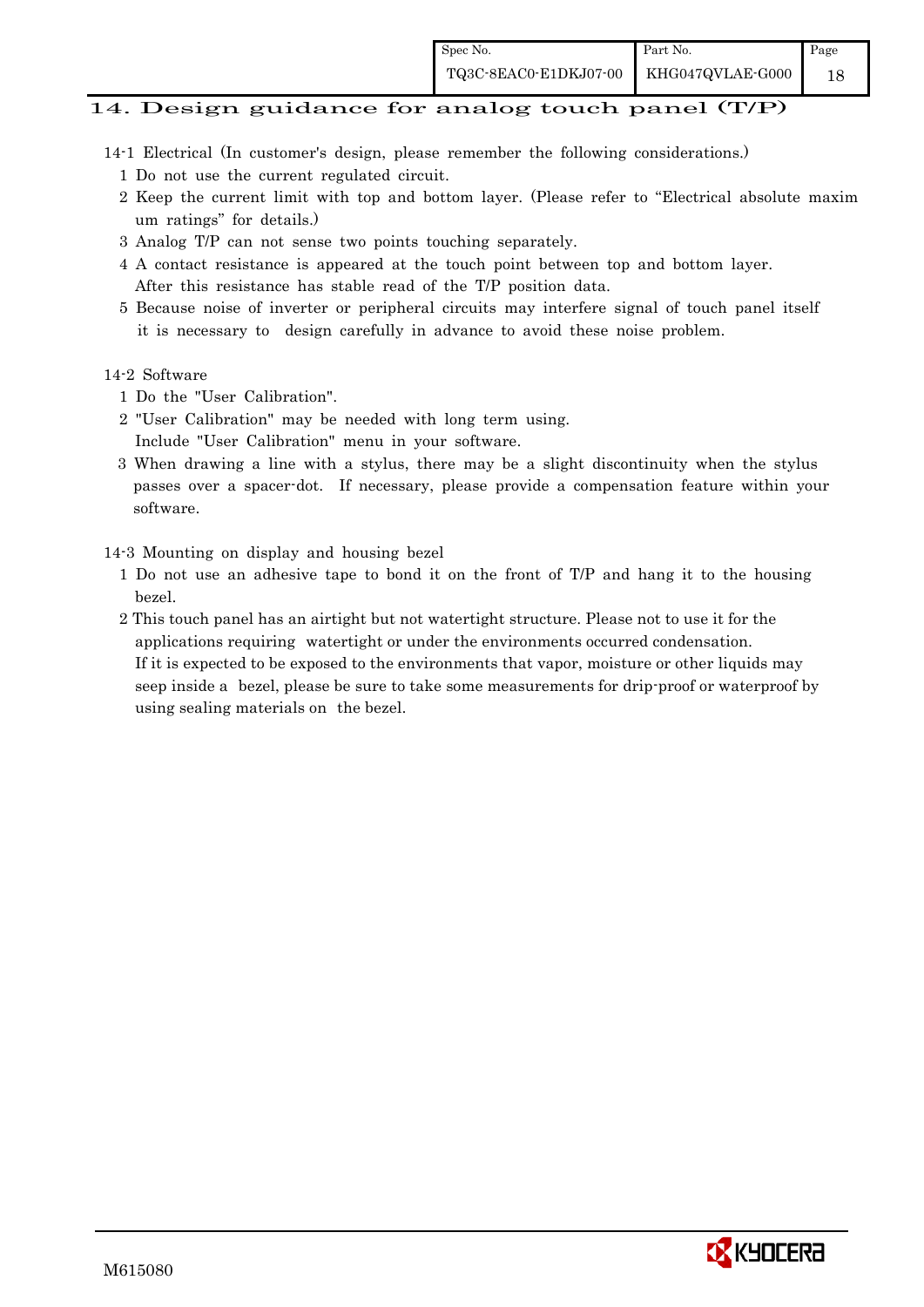#### 15. Lot number identification

The lot number shall be indicated on the back of the backlight case of each LCD.

KHG047QVLAE-G000 -  $\Box$   $\Box$   $\Box$   $\Box$   $\Box$  MADE IN  $\Box$  $\Box$  $\Box$  $\Box$  $\Box$ 

| $\downarrow \downarrow$ $\downarrow$ $\downarrow$ |  | $\downarrow$    |
|---------------------------------------------------|--|-----------------|
| $12 \quad 3 \quad 4$                              |  | $5\overline{5}$ |

- No1. No5. above indicate
	- 1. Year code
	- 2. Month code
	- 3. Date
	- 4. Version Number
	- 5. Country of origin (Japan or China)

| Year | 2009 | 2010 | 2011 | 2012 | 2013 | 2014 |
|------|------|------|------|------|------|------|
| Code | ັ    |      |      |      |      |      |

| Month | Jan. | Feb. | Mar. | Apr. | May | Jun. |
|-------|------|------|------|------|-----|------|
| Code  |      |      | ౿    |      |     |      |

| Month      | Jul. | Aug. | Sep. | $\rm Oct.$ | Nov. | Dec. |
|------------|------|------|------|------------|------|------|
| $\rm Code$ |      |      | υ    | 77         |      |      |

#### 16. Warranty

#### 16-1. Incoming inspection

Please inspect the LCD within one month after your receipt.

#### 16-2. Production warranty

 Kyocera warrants its LCD's for a period of 12 months from the ship date. Kyocera shall, by mutual agreement, replace or re-work defective LCD's that are shown to be Kyocera's responsibility.

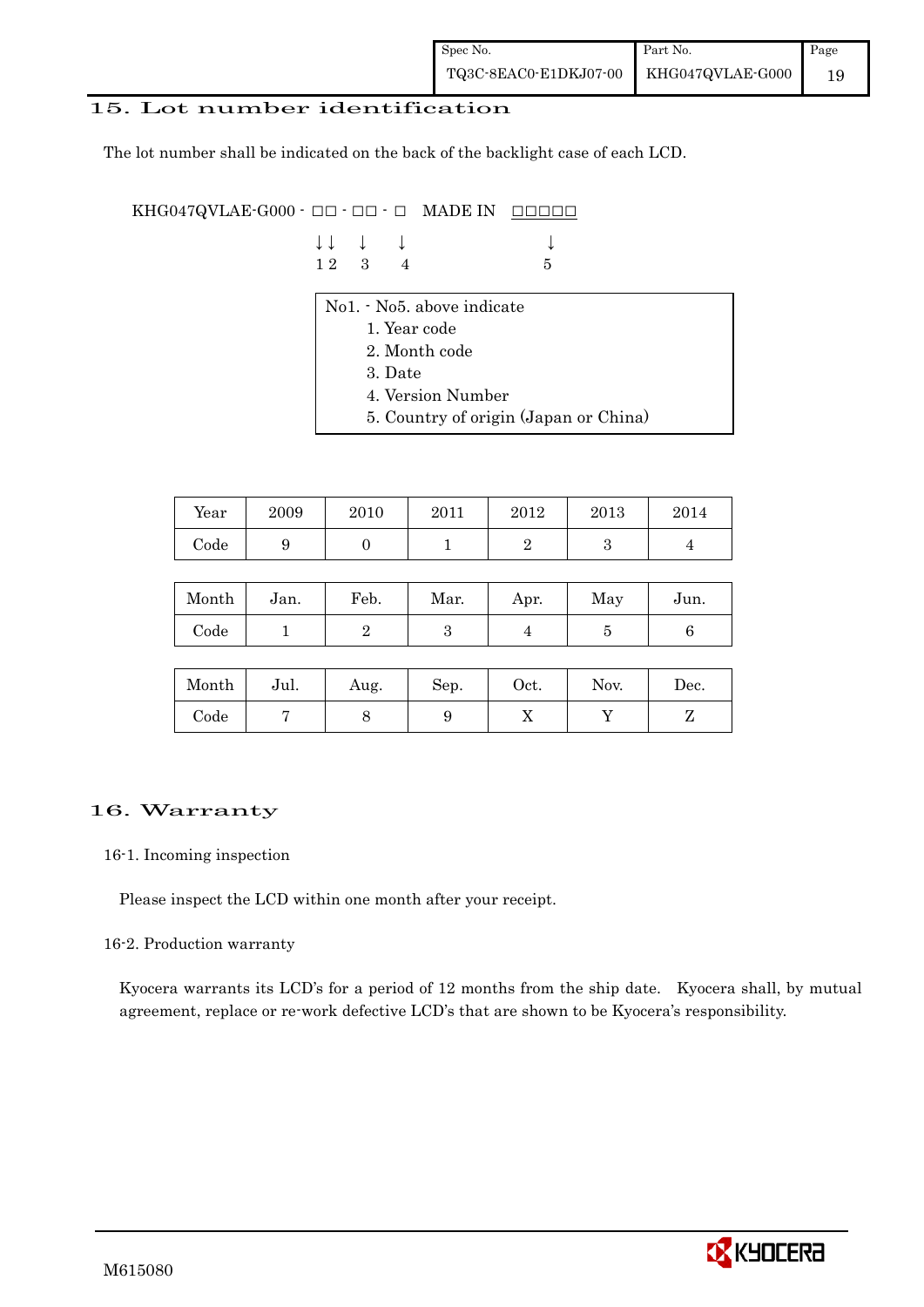#### 17. Precautions for use

- 17-1. Installation of the LCD
	- 1) The LCD module has a grounding hole. Please ground the module to prevent noise and to stabilize its performance as circumstances demand.
	- 2) The LCD shall be installed so that there is no pressure on the LSI chips.
	- 3) The LCD shall be installed flat, without twisting or bending.
	- 4) Please design the housing window so that its edges are between the active area and the effective area of the LCD screen.
	- 5) A transparent protection sheet is attached to the polarizer. Please remove the protection film slowly before use, paying attention to static electricity.

#### 17-2. Static electricity

- 1) Since CMOS ICs are mounted directly onto the LCD glass, protection from static electricity is required.
- 2) Workers should use body grounding. Operator should wear ground straps.

#### 17-3. LCD operation

- 1) The LCD shall be operated within the limits specified. Operation at values outside of these limits may shorten life, and/or harm display images.
- $2)$  Adjust the "Supply voltage for LCD driving (V $_{\text{CONT}}$ )" to obtain optimum viewing angle and contrast ratio.

#### 17-4. Storage

- 1) The LCD shall be stored within the temperature and humidity limits specified.
- Store in a dark area, and protect the LCD from direct sunlight or fluorescent light.
- 2) Always store the LCD so that it is free from external pressure onto it.

#### 17-5. Usage

- 1) DO NOT store in a high humidity environment for extended periods. Polarizer degradation bubbles, and/or peeling off of the polarizer may result.
- 2) Do not push or rub the touch panel's surface with hard to sharp objects such as knives, or the touch panel may be scratched.
- 3) When the touch panel is dirty, gently wipe the surface with a soft cloth, sometimes moistened by mild detergent or alcohol. If a hazardous chemical is dropped on the touch panel by mistake, wipe it off right away to prevent human contact.
- 4) Touch panel edges are sharp. Handle the touch panel with enough care to prevent cuts.
- 5) Always keep the LCD free from condensation during testing. Condensation may permanently spot or stain the polarizer.
- 6) Do not disassemble LCD module because it will result in damage.
- 7) This Kyocera LCD module has been specifically designed for use in general electronic devices, but not for use in a special environment such as usage in an active gas. Hence, when the LCD is supposed to be used in a special environment, evaluate the LCD thoroughly beforehand and do not expose the LCD to chemicals such as an active gas.
- 8) Please do not use solid-base image pattern for long hours because a temporary afterimage may appear. We recommend using screen saver etc. in cases where a solid-base image pattern must be used.
- 9) Liquid crystal may leak when the module is broken. Be careful not to let the fluid go into your eyes and mouth. In the case the fluid touches your body; rinse it off right away with water and soap.

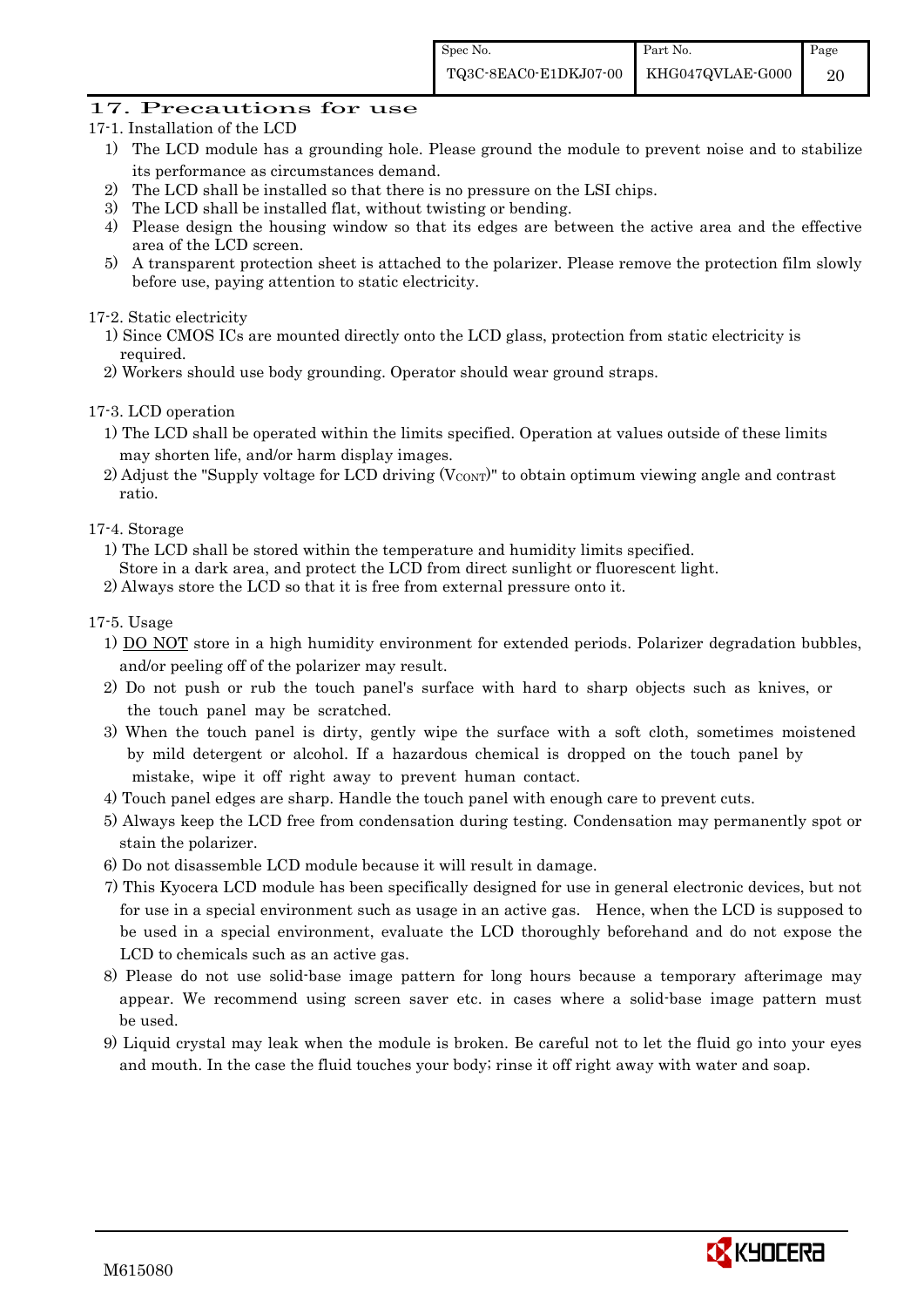#### 18. Reliability test data

| Test item                            | Test condition                                                                                       | Test time               |                                                                              | Judgement                                                           |
|--------------------------------------|------------------------------------------------------------------------------------------------------|-------------------------|------------------------------------------------------------------------------|---------------------------------------------------------------------|
| High temp.<br>atmosphere             | $80^{\circ}$ C                                                                                       | 240h                    | Display function<br>Display quality<br>Current consumption                   | : No defect<br>$\therefore$ No defect<br>: No defect                |
| Low temp.<br>atmosphere              | $-30\degree C$                                                                                       | 240h                    | Display function<br>Display quality<br>Current consumption                   | : No defect<br>$\therefore$ No defect<br>$\therefore$ No defect     |
| High temp.<br>humidity<br>atmosphere | $40^{\circ}$ C 90% RH                                                                                | 240h                    | Display function<br>Display quality<br>Current consumption                   | $\therefore$ No defect<br>$\therefore$ No defect<br>: No defect     |
| Temp. cycle                          | $-30\degree C$<br>0.5 <sub>h</sub><br>0.5 <sub>h</sub><br>R.T.<br>$80^{\circ}$ C<br>0.5 <sub>h</sub> | 10cycles                | Display function<br>Display quality<br>Current consumption                   | $\therefore$ No defect<br>$\therefore$ No defect<br>: No defect     |
| High temp.<br>operation              | $70^{\circ}$ C                                                                                       | 500h                    | Display function<br>Display quality<br>Current consumption                   | : No defect<br>$\therefore$ No defect<br>: No defect                |
| Point<br>Activation<br>life          | Polyacetal stylus R4,<br>Hardness 60°<br>Hitting force 2.9N<br>Hitting speed 5 time/s                | one<br>million<br>times | Terminal resistance<br>Insulation resistance<br>Linearity<br>Actuation Force | : No defect<br>$\therefore$ No defect<br>: No defect<br>: No defect |

\* Each test item uses a test LCD only once. The tested LCD is not used in any other tests.

\* The LCD is tested in circumstances in which there is no condensation.

\* The reliability test is not an out-going inspection.

 \* The result of the reliability test is for your reference purpose only. The reliability test is conducted only to examine the LCD's capability.

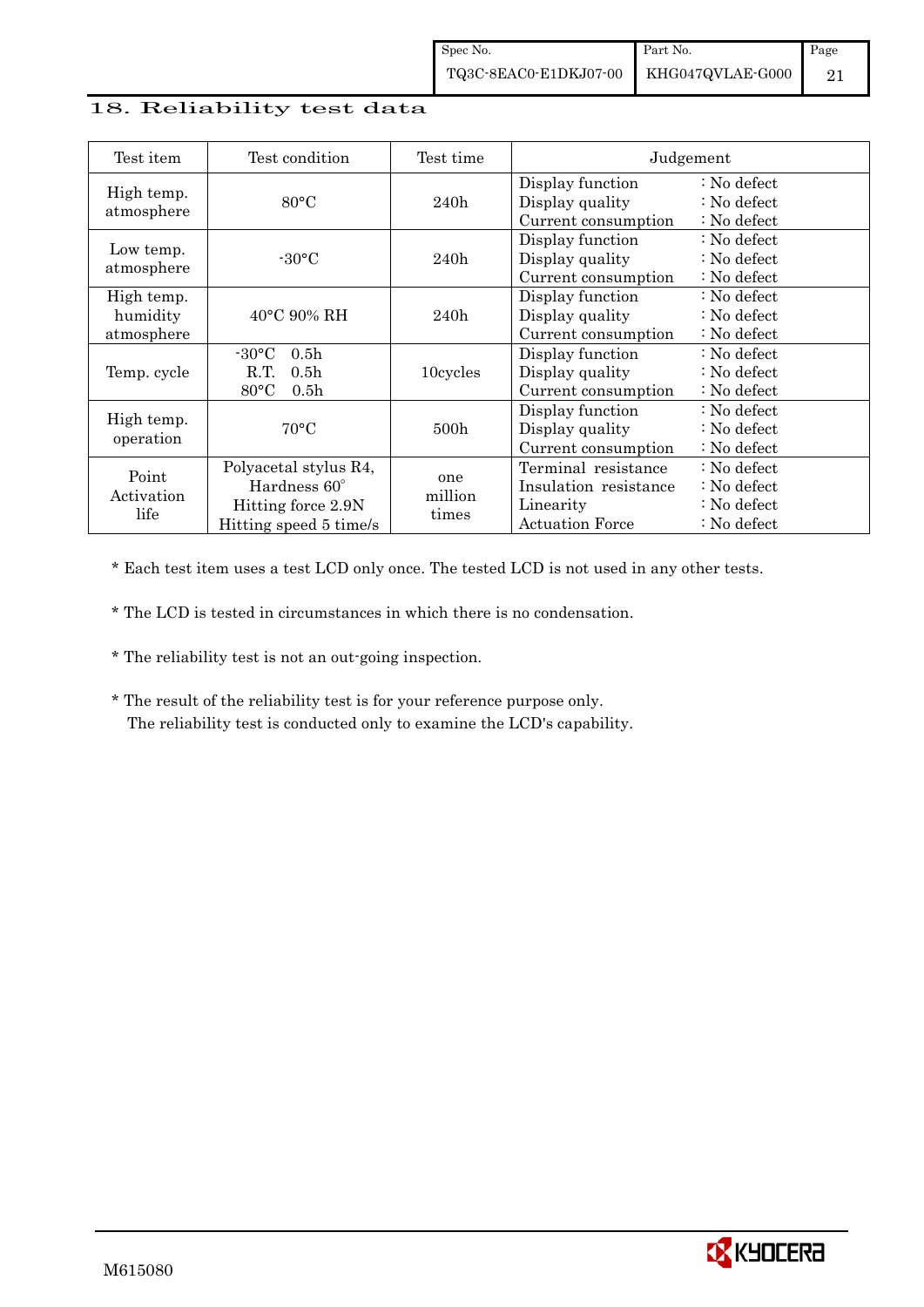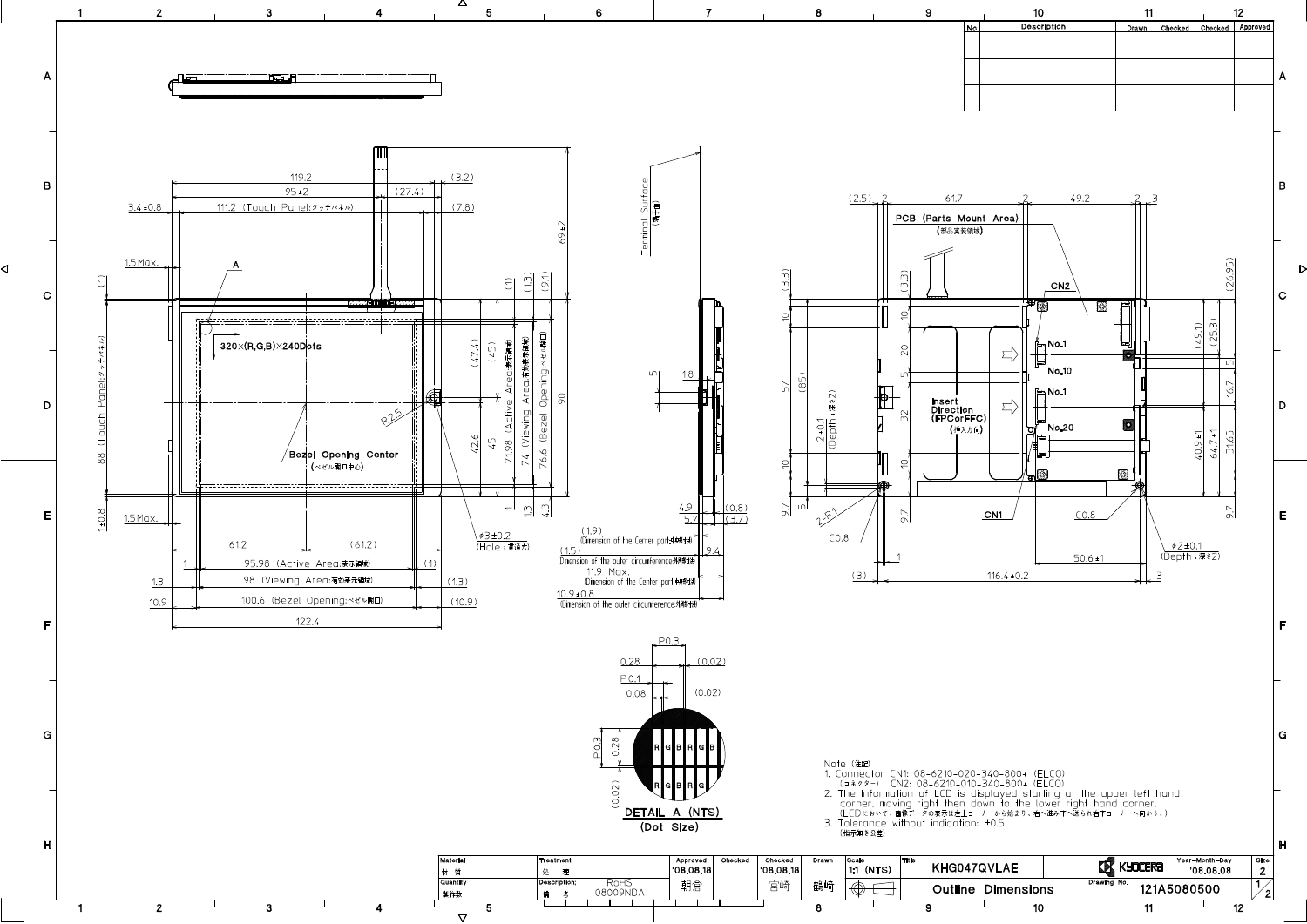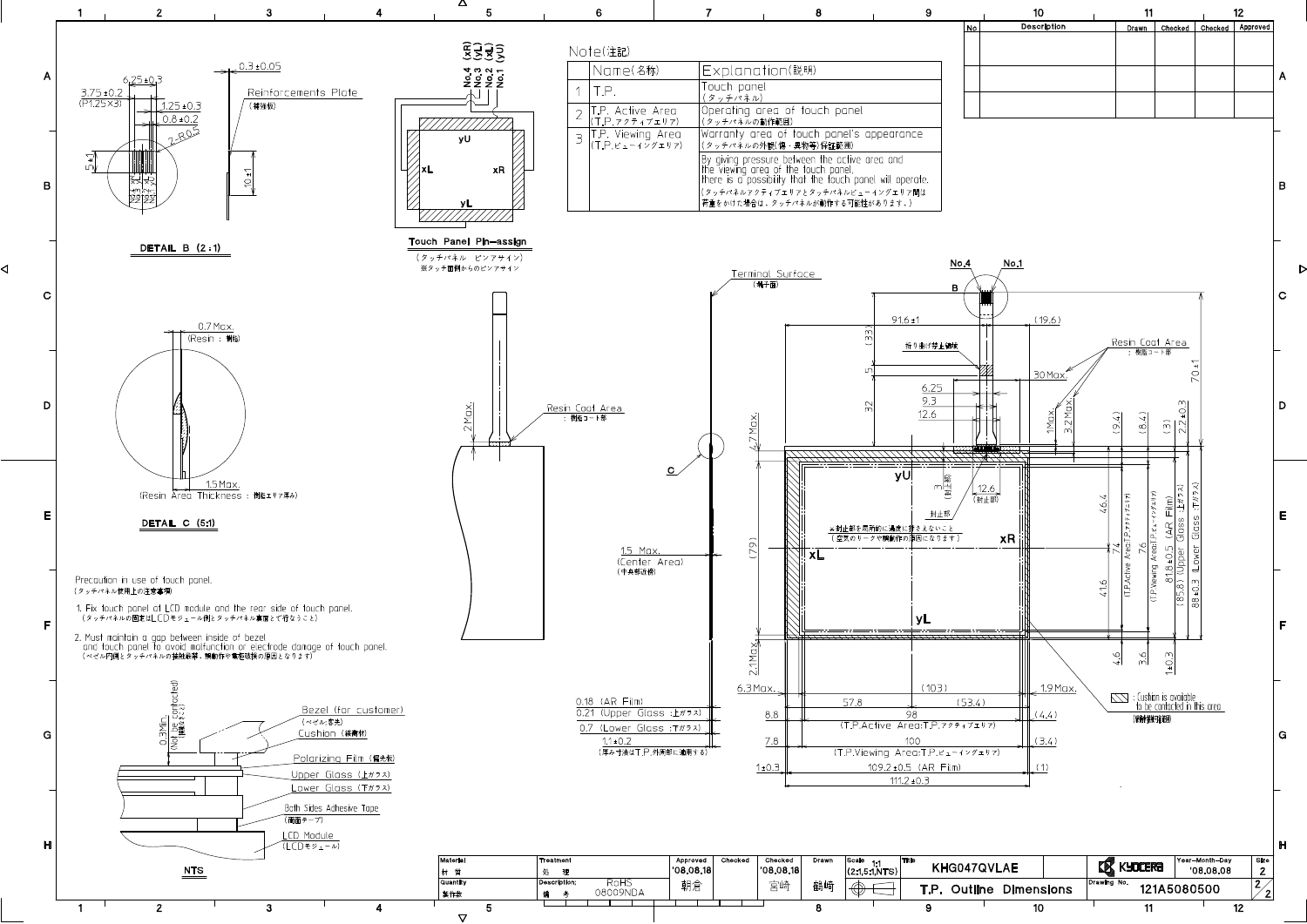|       | Spec No. TQ3C-8EAC0-E2DKJ07-00 |
|-------|--------------------------------|
| Date. | January 8, 2009                |

# KYOCERA INSPECTION STANDARD

# TYPE : KHG047QVLAE-G000

 KYOCERA CORPORATION KAGOSHIMA HAYATO PLANT LCD DIVISION

| Original               |          | Designed by $:$ Engineering dept. | Confirmed by $:QA$ dept. |                                        |           |
|------------------------|----------|-----------------------------------|--------------------------|----------------------------------------|-----------|
| Issue Date             | Prepared | Checked                           | Approved                 | Checked                                | Approved  |
| <b>January 8, 2009</b> | Meano    |                                   |                          | H. Tokume ri 4. Macromoro J. Sakaguchi | ful<br>Lo |

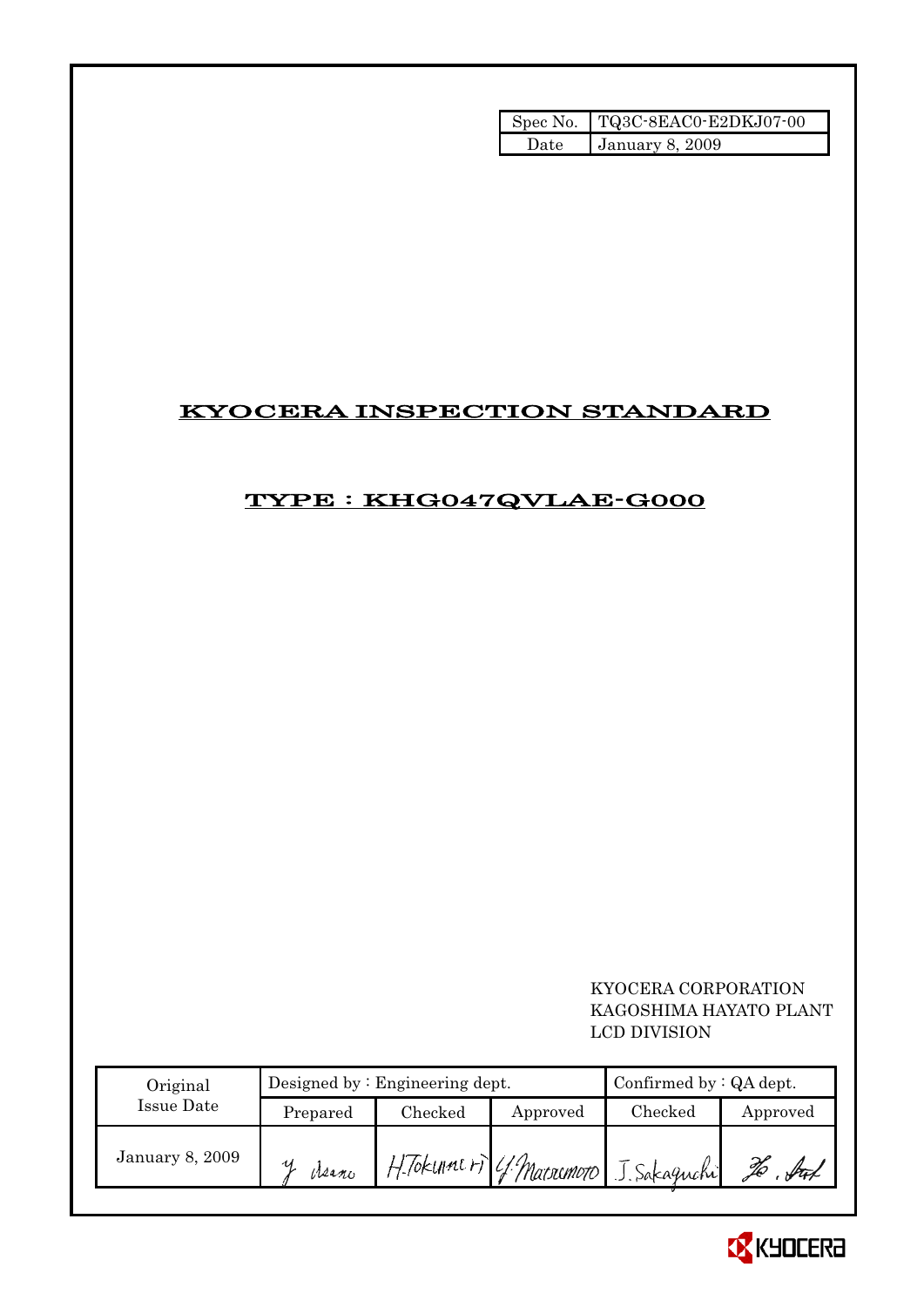| Spec No.                               | Part No. | Page |
|----------------------------------------|----------|------|
| TQ3C-8EAC0-E2DKJ07-00 KHG047QVLAE-G000 |          |      |

|                      | Revision record |          |  |                                 |                        |                         |          |  |
|----------------------|-----------------|----------|--|---------------------------------|------------------------|-------------------------|----------|--|
|                      |                 |          |  | Designed by : Engineering dept. |                        | Confirmed by : QA dept. |          |  |
| $\rm{\textbf{Date}}$ |                 | Prepared |  | Checked                         | ${\Large\bf Approved}$ | $\rm Checked$           | Approved |  |
|                      |                 |          |  |                                 |                        |                         |          |  |
|                      |                 |          |  |                                 |                        |                         |          |  |
| Rev.No.              | $\rm{Date}$     | Page     |  |                                 | Descriptions           |                         |          |  |
|                      |                 |          |  |                                 |                        |                         |          |  |
|                      |                 |          |  |                                 |                        |                         |          |  |
|                      |                 |          |  |                                 |                        |                         |          |  |
|                      |                 |          |  |                                 |                        |                         |          |  |
|                      |                 |          |  |                                 |                        |                         |          |  |
|                      |                 |          |  |                                 |                        |                         |          |  |
|                      |                 |          |  |                                 |                        |                         |          |  |
|                      |                 |          |  |                                 |                        |                         |          |  |
|                      |                 |          |  |                                 |                        |                         |          |  |
|                      |                 |          |  |                                 |                        |                         |          |  |
|                      |                 |          |  |                                 |                        |                         |          |  |
|                      |                 |          |  |                                 |                        |                         |          |  |
|                      |                 |          |  |                                 |                        |                         |          |  |
|                      |                 |          |  |                                 |                        |                         |          |  |
|                      |                 |          |  |                                 |                        |                         |          |  |
|                      |                 |          |  |                                 |                        |                         |          |  |
|                      |                 |          |  |                                 |                        |                         |          |  |
|                      |                 |          |  |                                 |                        |                         |          |  |
|                      |                 |          |  |                                 |                        |                         |          |  |
|                      |                 |          |  |                                 |                        |                         |          |  |
|                      |                 |          |  |                                 |                        |                         |          |  |
|                      |                 |          |  |                                 |                        |                         |          |  |
|                      |                 |          |  |                                 |                        |                         |          |  |
|                      |                 |          |  |                                 |                        |                         |          |  |
|                      |                 |          |  |                                 |                        |                         |          |  |
|                      |                 |          |  |                                 |                        |                         |          |  |
|                      |                 |          |  |                                 |                        |                         |          |  |
|                      |                 |          |  |                                 |                        |                         |          |  |
|                      |                 |          |  |                                 |                        |                         |          |  |
|                      |                 |          |  |                                 |                        |                         |          |  |
|                      |                 |          |  |                                 |                        |                         |          |  |
|                      |                 |          |  |                                 |                        |                         |          |  |
|                      |                 |          |  |                                 |                        |                         |          |  |
|                      |                 |          |  |                                 |                        |                         |          |  |
|                      |                 |          |  |                                 |                        |                         |          |  |
|                      |                 |          |  |                                 |                        |                         |          |  |

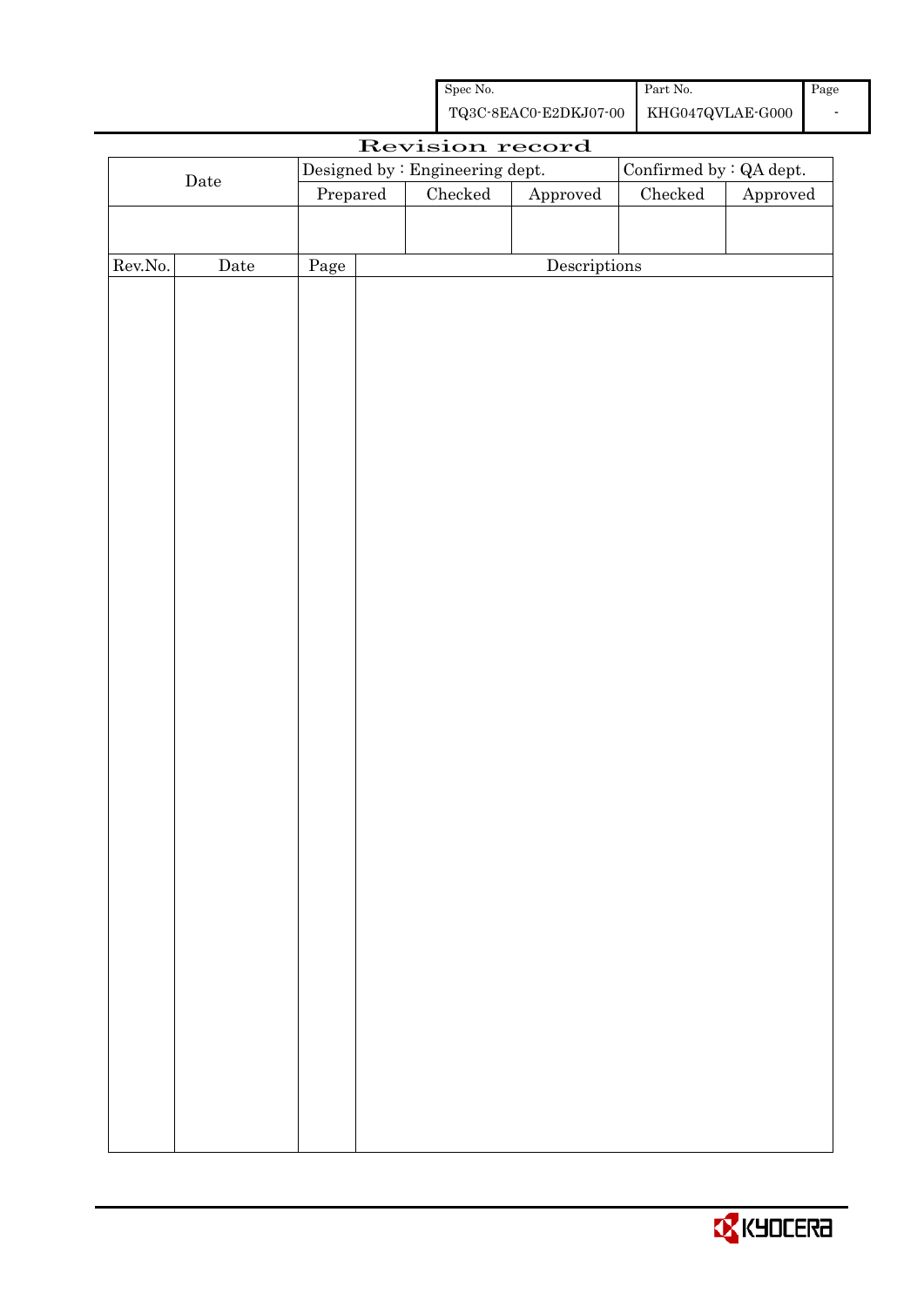# Visuals specification

1) Note

| 1/1100<br>Item           |                                                                                                                                                                                                                                                                                                                                                          | <b>Note</b>                                                                                                                                                                                                                                                 |  |  |  |  |
|--------------------------|----------------------------------------------------------------------------------------------------------------------------------------------------------------------------------------------------------------------------------------------------------------------------------------------------------------------------------------------------------|-------------------------------------------------------------------------------------------------------------------------------------------------------------------------------------------------------------------------------------------------------------|--|--|--|--|
| General                  |                                                                                                                                                                                                                                                                                                                                                          | 1. When defects specified in this Inspection Standards are<br>inspected, operating voltage $(V_{OP})$ shall be set at the level<br>where optimized contrast is available. Display quality is<br>applied up to effective viewing area. (Bi-level INSPECTION) |  |  |  |  |
|                          | 2. This inspection standard about the image quality shall be<br>applied to any defect within the effective viewing area and<br>shall not be applicable to outside of the area.<br>3. Should any defects which are not specified in this standard<br>happen, additional standard shall be determined by mutual<br>agreement between customer and Kyocera. |                                                                                                                                                                                                                                                             |  |  |  |  |
|                          |                                                                                                                                                                                                                                                                                                                                                          |                                                                                                                                                                                                                                                             |  |  |  |  |
|                          | 4. Inspection conditions<br>Luminance<br>: 500 Lux minimum.<br>: 300 mm(from the sample)<br>Inspection distance<br>Temperature<br>: $25 \pm 5$ °C<br>Direction<br>: right above                                                                                                                                                                          |                                                                                                                                                                                                                                                             |  |  |  |  |
| Definition of inspection | The color of a small area is<br>Pinhole, Bright spot                                                                                                                                                                                                                                                                                                     |                                                                                                                                                                                                                                                             |  |  |  |  |
| item                     | Black spot, Scratch<br>Foreign particle                                                                                                                                                                                                                                                                                                                  | different from the remainder.<br>The phenomenon does not<br>change with voltage.                                                                                                                                                                            |  |  |  |  |
|                          | Contrast variation                                                                                                                                                                                                                                                                                                                                       | The color of a small area is<br>different from the remainder.<br>The phenomenon change with<br>voltage.                                                                                                                                                     |  |  |  |  |
|                          | Polarizer<br>(Scratch, Bubble, Dent)                                                                                                                                                                                                                                                                                                                     | Scratch, Bubble and Dent in the<br>polarizer which can be observed<br>in on / off state.                                                                                                                                                                    |  |  |  |  |

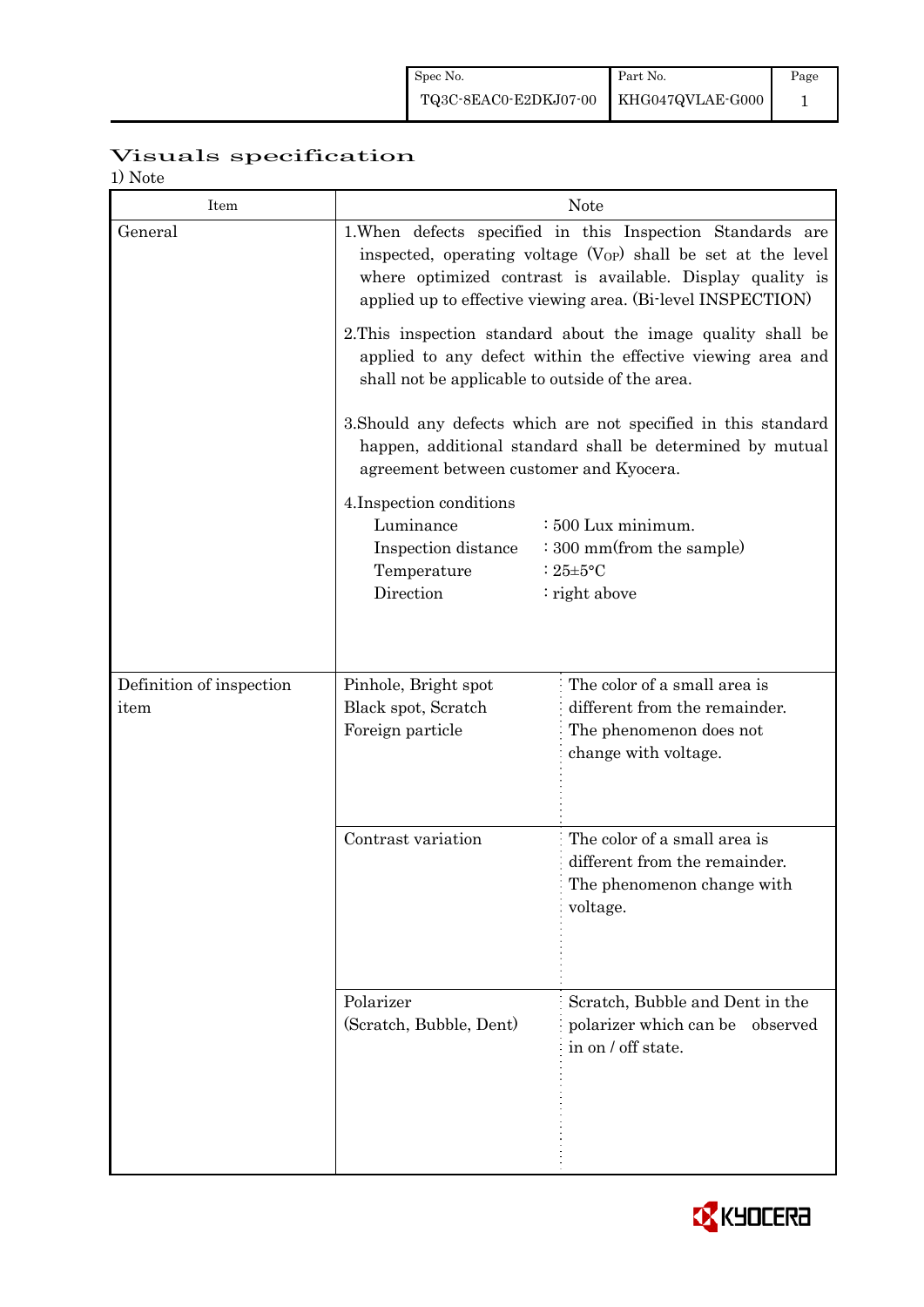| Spec No.                               | Part No. | Page |
|----------------------------------------|----------|------|
| TQ3C-8EAC0-E2DKJ07-00 KHG047QVLAE-G000 |          |      |

| Inspection item              |                                                             |                                                              | Judgement standard                                     |                 |                                                                                                                    |  |  |
|------------------------------|-------------------------------------------------------------|--------------------------------------------------------------|--------------------------------------------------------|-----------------|--------------------------------------------------------------------------------------------------------------------|--|--|
| Pinhole, Bright spot,        |                                                             |                                                              |                                                        |                 |                                                                                                                    |  |  |
| Black spot, Foreign particle | b                                                           |                                                              |                                                        |                 |                                                                                                                    |  |  |
|                              |                                                             |                                                              |                                                        | $d = (a + b)/2$ |                                                                                                                    |  |  |
|                              | Category                                                    | Size(mm)                                                     |                                                        |                 | Acceptable number                                                                                                  |  |  |
|                              | A                                                           |                                                              | $d \leq 0.2$                                           |                 | Neglected                                                                                                          |  |  |
|                              | $\bf{B}$                                                    | $0.2\,<\,\mathrm{d}\leq0.3$                                  |                                                        |                 | $\overline{5}$                                                                                                     |  |  |
|                              | $\mathcal{C}$                                               | $0.3\,<\,\mathrm{d}\leq0.5$                                  |                                                        |                 | 3                                                                                                                  |  |  |
|                              | $\mathbf D$                                                 | 0.5 < d                                                      |                                                        |                 | $\boldsymbol{0}$                                                                                                   |  |  |
|                              |                                                             |                                                              |                                                        |                 |                                                                                                                    |  |  |
| Scratch, Foreign particle    | A<br>$\bf{B}$<br>$\mathcal{C}$<br>D<br>0.10< W<br>${\bf E}$ | W<br>L<br>Width (mm)<br>$W \leq 0.03$<br>$0.03< W \leq 0.10$ | Length (mm)<br>$2.0\leq\,$ L $\leq\!4.0$<br>$4.0<\,$ L | $L \leq 2.0$    | Acceptable<br>number<br>Neglected<br>Neglected<br>$\boldsymbol{3}$<br>$\overline{0}$<br>According to<br>'Circular' |  |  |
| Contrast variation           | a<br>Category<br>A<br>$\bf{B}$<br>$\mathcal{C}$             | b<br>Size (mm)<br>$0.5 < d \leq 0.7$<br>0.7 < d              | $d = (a + b)/2$<br>$d \leq 0.5$                        |                 | Acceptable number<br>Neglected<br>$\boldsymbol{3}$<br>$\boldsymbol{0}$                                             |  |  |

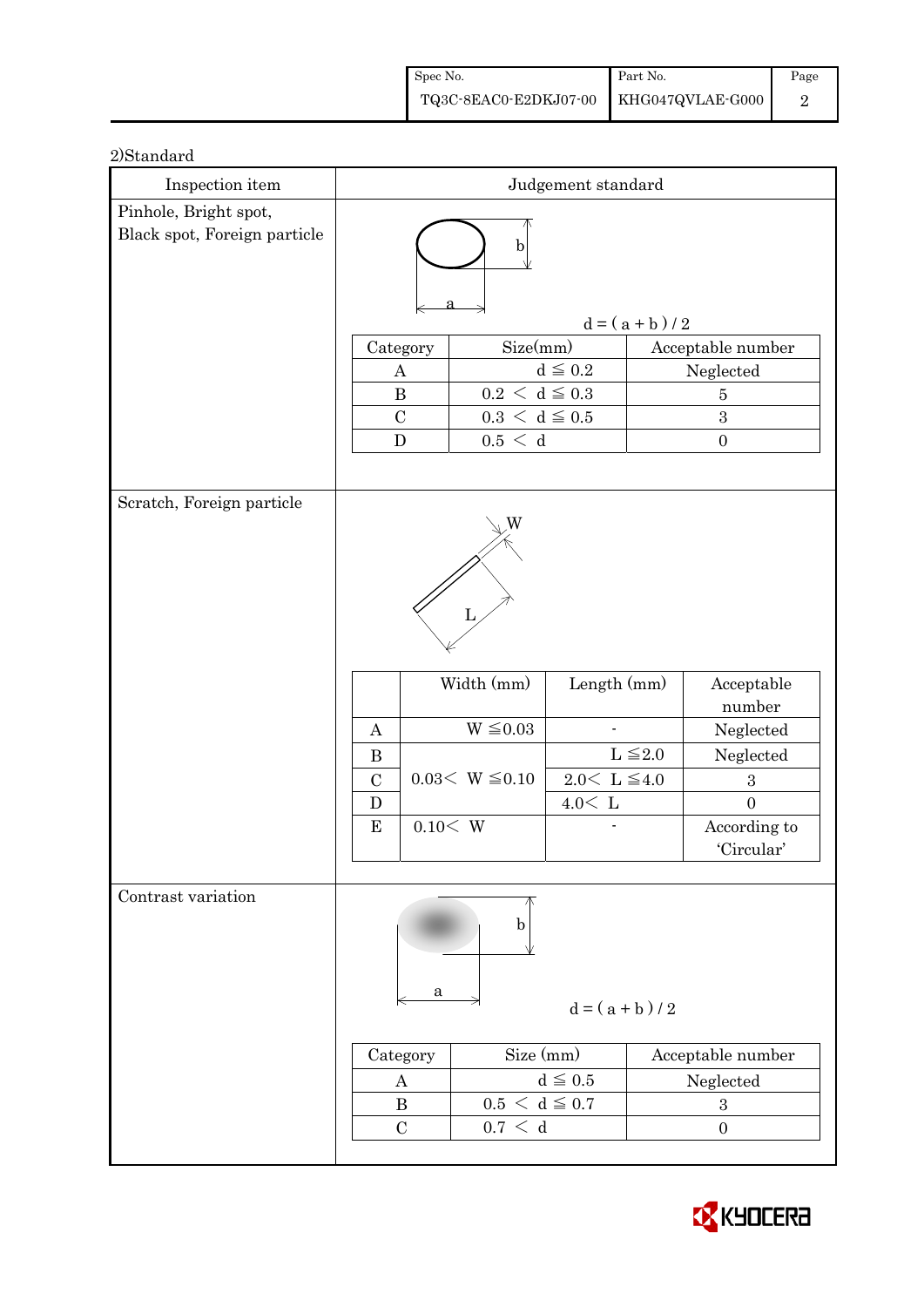| Spec No.                               | Part No. | Page |
|----------------------------------------|----------|------|
| TQ3C-8EAC0-E2DKJ07-00 KHG047QVLAE-G000 |          |      |

| Inspection item                      | Judgement standard                       |  |                                                                            |               |                   |                       |  |
|--------------------------------------|------------------------------------------|--|----------------------------------------------------------------------------|---------------|-------------------|-----------------------|--|
| Polarizer<br>(Scratch, Bubble, Dent) | $(1)$ Scratch                            |  |                                                                            |               |                   |                       |  |
|                                      | W                                        |  |                                                                            |               |                   |                       |  |
|                                      |                                          |  | Width (mm)                                                                 | Length (mm)   |                   | Acceptable No.        |  |
|                                      | $\boldsymbol{A}$                         |  | $W \leq 0.1$                                                               |               |                   | Neglected             |  |
|                                      | $\, {\bf B}$                             |  | $0.1 < W \le 0.3$                                                          |               | $L \leq 5.0$      | ${\bf Neglected}$     |  |
|                                      | $\mathbf C$                              |  |                                                                            | $5.0\rm <\ L$ |                   | $\boldsymbol{0}$      |  |
|                                      | ${\bf D}$                                |  | $0.3\rm\!<\,W$                                                             |               |                   | $\boldsymbol{0}$      |  |
|                                      |                                          |  |                                                                            |               |                   |                       |  |
|                                      | (2) Bubble (dent)<br>$\mathbf{b}$        |  |                                                                            |               |                   |                       |  |
|                                      | $d = (a + b)/2$                          |  |                                                                            |               |                   |                       |  |
|                                      | Category                                 |  | Size (mm)                                                                  |               |                   | Acceptable number     |  |
|                                      | $\bf{A}$                                 |  | $d \leqq 0.2$                                                              |               | ${\bf Neglected}$ |                       |  |
|                                      | $\, {\bf B}$<br>$\mathbf C$<br>${\bf D}$ |  | $0.2\,<\,\mathrm{d}\leq0.3$<br>$0.3\,<\,\mathrm{d}\leq0.5$<br>$0.5\,<\,$ d |               |                   | $\bf 5$<br>$\sqrt{3}$ |  |
|                                      |                                          |  |                                                                            |               |                   | $\boldsymbol{0}$      |  |
|                                      |                                          |  |                                                                            |               |                   |                       |  |
|                                      |                                          |  |                                                                            |               |                   |                       |  |